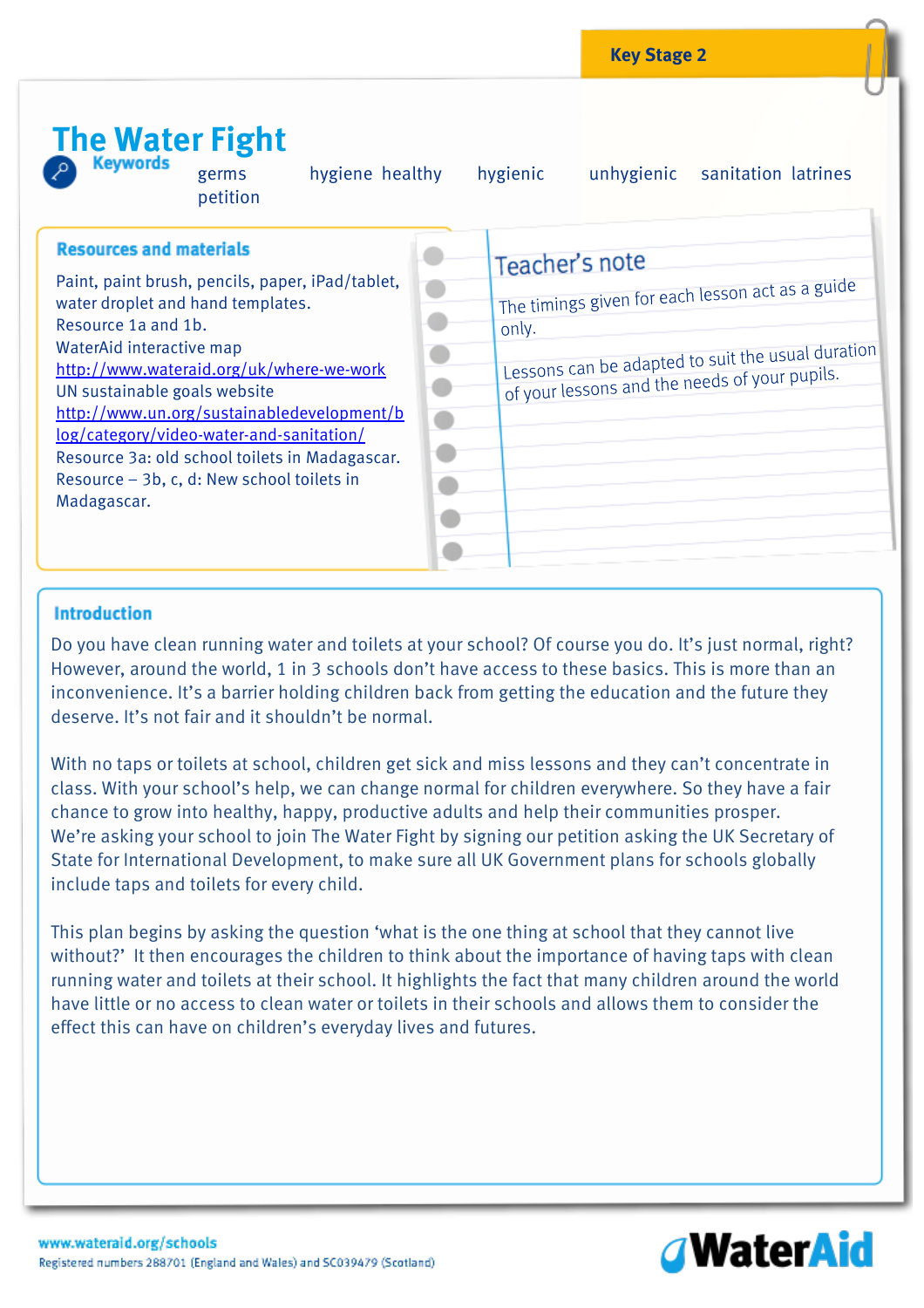### **Curriculum links**

#### **Geography**

Use maps, atlases, globes and digital/computer mapping to locate countries.

#### **PSHE**

- Health and well-being and living in the wider world.
- Understand that bacteria and viruses can affect health and that following simple routines can reduce their spread.

#### **Aims and outcomes**

- To understand that not having access to clean running water and decent toilets at school can affect student's overall well-being and prevent them from achieving their full potential.
- To know that not all schools around the world have clean running water and access to decent toilets.
- To identify how we can help make a positive change.

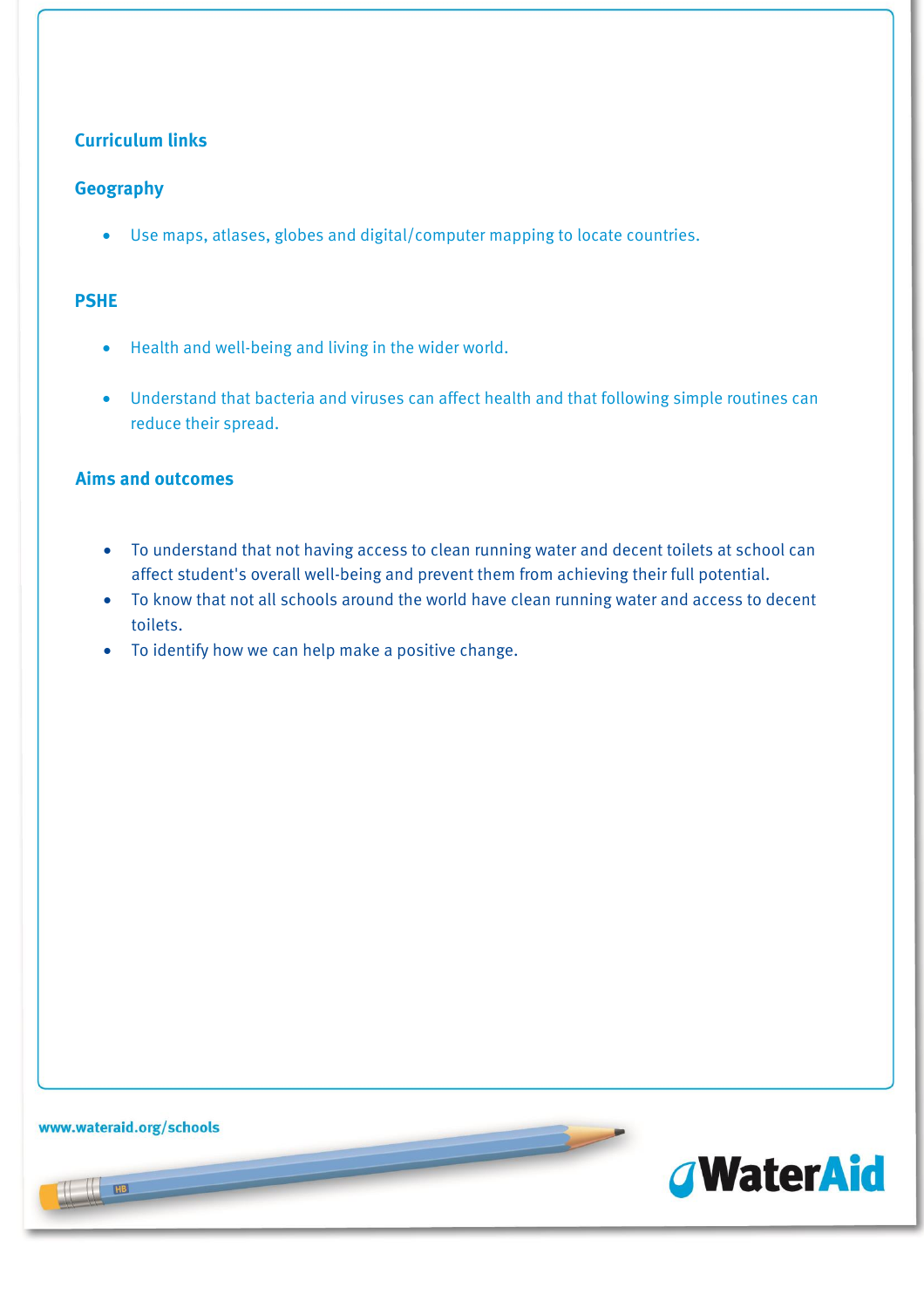| <b>Key Question</b>                                        | <b>Activity</b>                                                                                                                                                                                                                                                                                                                                                                                                                                                                                                                       | <b>Resource</b>                                                                                      | <b>Timing</b> |
|------------------------------------------------------------|---------------------------------------------------------------------------------------------------------------------------------------------------------------------------------------------------------------------------------------------------------------------------------------------------------------------------------------------------------------------------------------------------------------------------------------------------------------------------------------------------------------------------------------|------------------------------------------------------------------------------------------------------|---------------|
| How important<br>are our toilets<br>and taps at<br>school? | <b>Introduction</b><br>Allow the children 2 minutes to think carefully<br>$\bullet$<br>about the one thing they cannot live without in<br>school.<br>Gather their answers and scribe them on the<br>$\bullet$<br>board. Prioritise the list as a class. If taps and<br>toilets are not at the top of the list, ask<br>whether what has been put at the top of the<br>list is more important and why? Explain to the<br>children that they are going to be thinking<br>about taps and toilets in school and why they<br>are important. | Paint<br>Paint brush<br>Pencils<br>Paper<br>Ipad/tablet<br>Water<br>droplet and<br>hand<br>templates | 1 hour        |
|                                                            | Choose 10 children to come to the front of the<br>$\bullet$<br>class. Have a variety of different coloured<br>paint and a paint brush available. Ask the 10<br>children to hold out their palms. Using the<br>brush, paint the palms of the children's hands<br>ensuring that each hand has a different colour.<br>Tell the children that they are going to walk<br>around in silence, giving a high five the other<br>children in the class.                                                                                         |                                                                                                      |               |
|                                                            | Tell the children that the paint represents<br>germs that are on our hands.                                                                                                                                                                                                                                                                                                                                                                                                                                                           |                                                                                                      |               |
|                                                            | Once they have done this, ask the children to<br>look at their hands. Choose a child to explain<br>to the class what has just happened (by<br>touching other hands, the germs were spread).                                                                                                                                                                                                                                                                                                                                           |                                                                                                      |               |

 $\overline{\phantom{a}}$ 

www.wateraid.org/schools

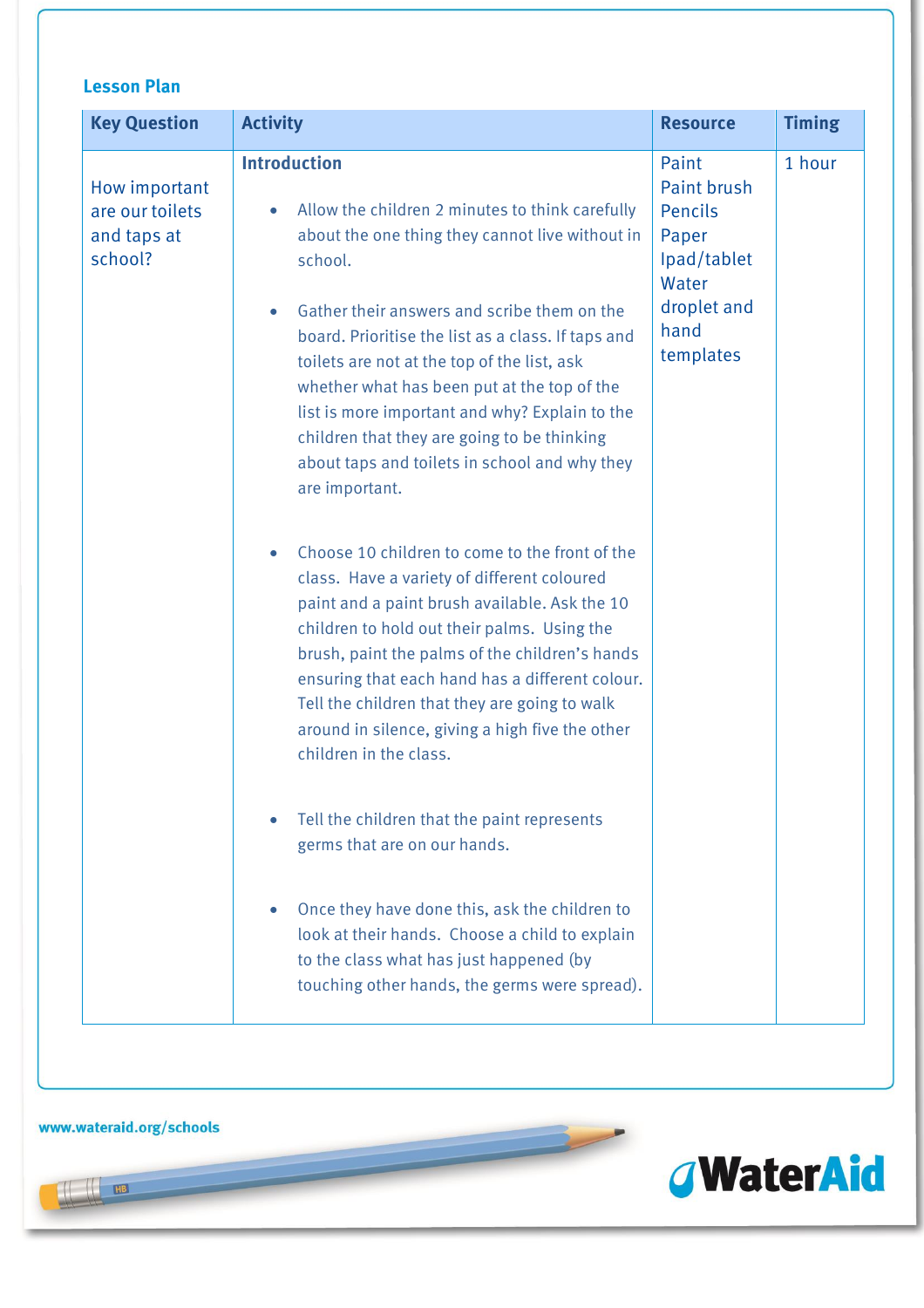| <b>Key Question</b> | <b>Activity</b>                                                                                                                                                                          | <b>Resource</b> | <b>Timing</b> |
|---------------------|------------------------------------------------------------------------------------------------------------------------------------------------------------------------------------------|-----------------|---------------|
|                     | Ask the children if they would put their fingers<br>$\bullet$<br>in their mouth? Why? Why not?                                                                                           |                 |               |
|                     | Explain to the children that the activity<br>demonstrated how easily germs are spread.                                                                                                   |                 |               |
|                     | Explain that germs are everywhere. Many<br>germs are invisible and cannot be seen by the<br>naked eye, but we know that germs exist. Ask<br>the following questions:                     |                 |               |
|                     | Why are germs a problem?                                                                                                                                                                 |                 |               |
|                     | What happens if germs are spread?                                                                                                                                                        |                 |               |
|                     | How we can reduce/prevent the spread of<br>germs? (Wash our hands)                                                                                                                       |                 |               |
|                     | Ask the children to go and wash their hands<br>with soap, preferably using warm water, until<br>all the paint has gone.                                                                  |                 |               |
|                     | Now that they can see the paint has gone from<br>their hands, explain to the children that by<br>washing our hands regularly, we reduce the<br>spread of germs.                          |                 |               |
|                     | Ask the children what can happen to us if we<br>don't wash our hands often? Answers should<br>include: we become prone to getting tummy<br>aches; we become ill; spread germs and so on. |                 |               |
|                     | <b>Main activity</b>                                                                                                                                                                     |                 |               |
|                     | Ask the children what they would do if there<br>were no taps with clean running water to be                                                                                              |                 |               |

www.wateraid.org/schools

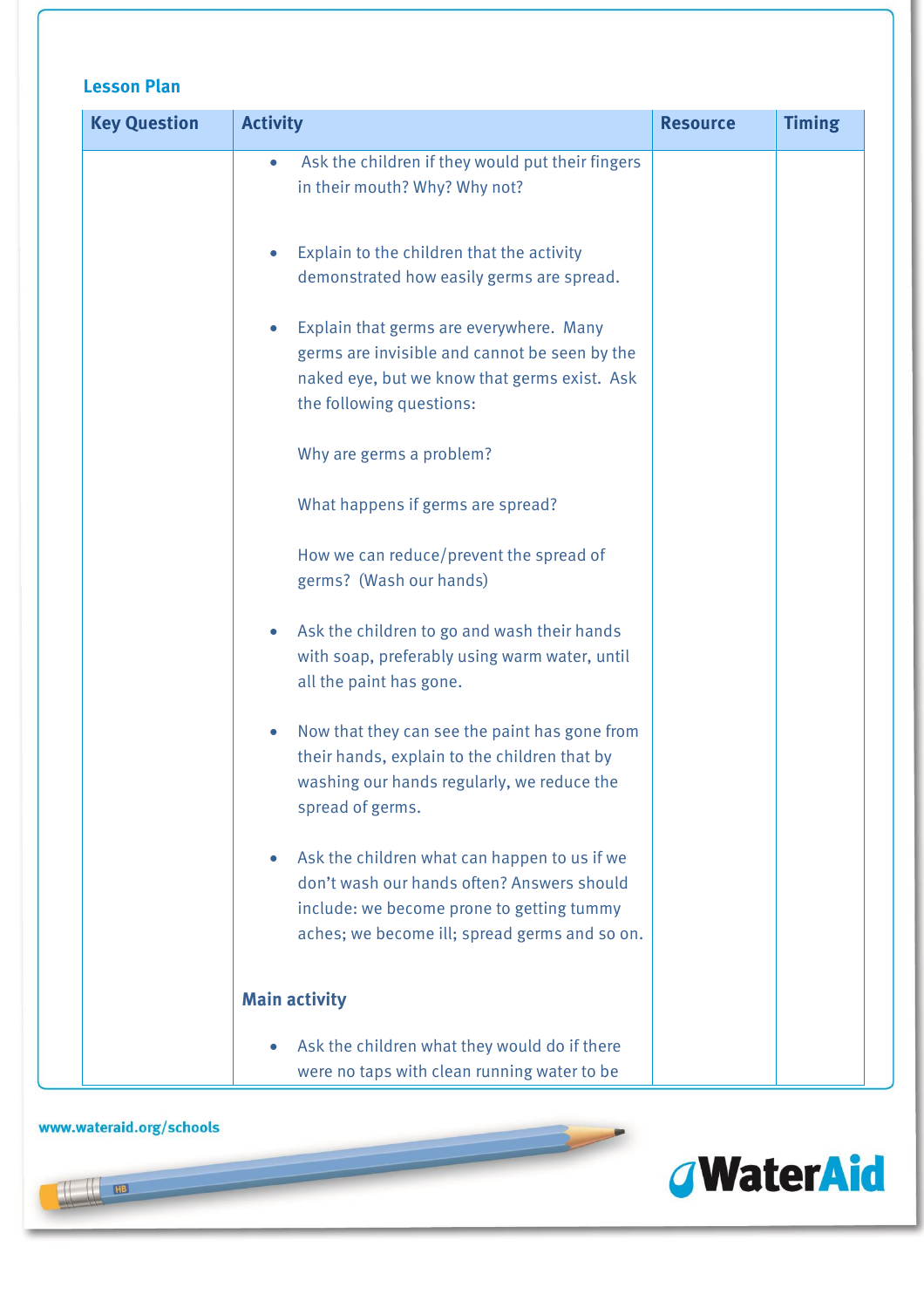| <b>Key Question</b> | <b>Activity</b>                                                                                                                                                                                                                                                                                                                                                                                                                                                                                 | <b>Resource</b> | <b>Timing</b> |
|---------------------|-------------------------------------------------------------------------------------------------------------------------------------------------------------------------------------------------------------------------------------------------------------------------------------------------------------------------------------------------------------------------------------------------------------------------------------------------------------------------------------------------|-----------------|---------------|
|                     | able to wash their hands at school? How<br>would they clean their hands? What would<br>they clean their hands with? Gather their<br>answers and discuss.                                                                                                                                                                                                                                                                                                                                        |                 |               |
|                     | Spilt the class into three groups as follows.                                                                                                                                                                                                                                                                                                                                                                                                                                                   |                 |               |
|                     | <b>Group 1</b>                                                                                                                                                                                                                                                                                                                                                                                                                                                                                  |                 |               |
|                     | Start with a brief discussion about where the<br>taps and toilets are found in school. Explain<br>that they are going to be carrying out an audit<br>of the taps and toilets in school. This means<br>they will count how many taps and toilets<br>there are in their school.                                                                                                                                                                                                                   |                 |               |
|                     | With an adult, they should go around the<br>school and count how many taps and toilets<br>(children's and staff) there are in the building<br>in total. This should be done in the form of a<br>tally chart. If possible the children should take<br>photographs too. Remember to include the<br>kitchen, staffroom and caretaker's office.                                                                                                                                                     |                 |               |
|                     | During their audit, they should ask up to four<br>people how important having taps with clean<br>running water is in school on a scale of 1 to 5,<br>with 1 being less important and 5 being highly<br>important, and why. You (or they) could pre-<br>arrange appointments with relevant people to<br>speak to such as a member of kitchen staff, a<br>child, a teacher, the caretaker, head teacher or<br>deputy. The children must record their<br>answers either in writing or with a voice |                 |               |

 $\overline{\phantom{a}}$ 

www.wateraid.org/schools

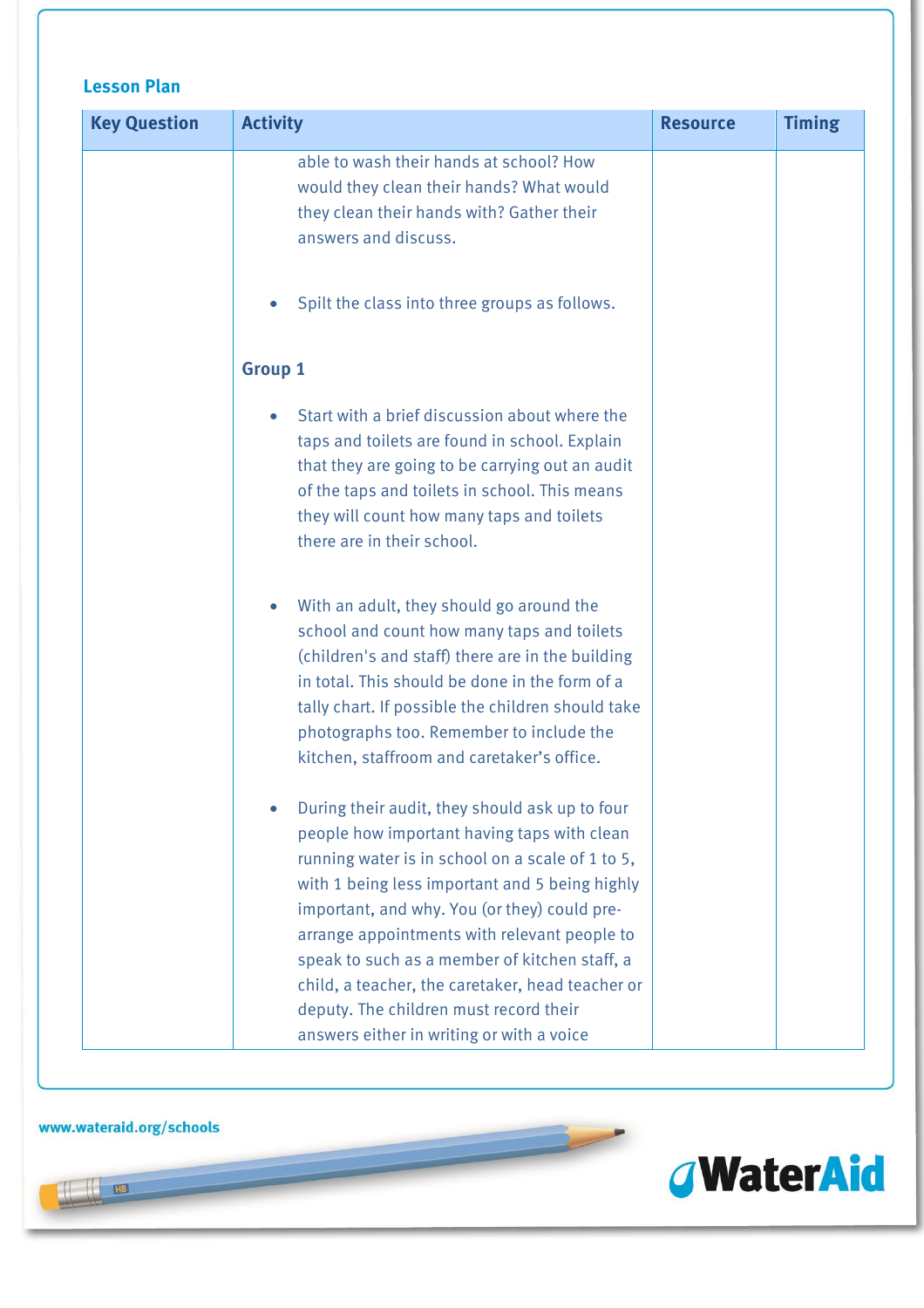| <b>Key Question</b> | <b>Activity</b>                                                                                                                                                                                                                                                                                                                                                                                                                                                                   | <b>Resource</b> | <b>Timing</b> |
|---------------------|-----------------------------------------------------------------------------------------------------------------------------------------------------------------------------------------------------------------------------------------------------------------------------------------------------------------------------------------------------------------------------------------------------------------------------------------------------------------------------------|-----------------|---------------|
|                     | recorder. Children should then present their<br>results on a large sheet of paper.                                                                                                                                                                                                                                                                                                                                                                                                |                 |               |
|                     | <b>Group 2</b>                                                                                                                                                                                                                                                                                                                                                                                                                                                                    |                 |               |
|                     | Discuss why it is important to have<br>handwashing facilities in school. When should<br>hands be washed during the school day? Why?<br>You could recap the previous activity if<br>necessary.                                                                                                                                                                                                                                                                                     |                 |               |
|                     | Ask what things are needed to ensure hands<br>are washed properly. For example, soap, hot<br>and cold clean running water, hand towels and<br>so on. The children should then use the<br>information to create a poster about how to<br>wash their hands effectively. They should<br>think of titles for their posters such as<br>'Handwashing is important because'. They<br>should draw or paint pictures, print images<br>from the internet, or take their own<br>photographs. |                 |               |
|                     | <b>Group 3</b>                                                                                                                                                                                                                                                                                                                                                                                                                                                                    |                 |               |
|                     | Discuss what their school day would be like<br>without clean running water to wash their<br>hands or drink or even wash fresh fruit and<br>vegetables in the school kitchen. On<br>templates of water droplets or cut outs of<br>hands, ask the children to either write a few<br>sentences or a short poem about the things<br>they would not be able to do if there was no<br>clean running water at school. You could                                                          |                 |               |

 $\overline{\phantom{a}}$ 

www.wateraid.org/schools

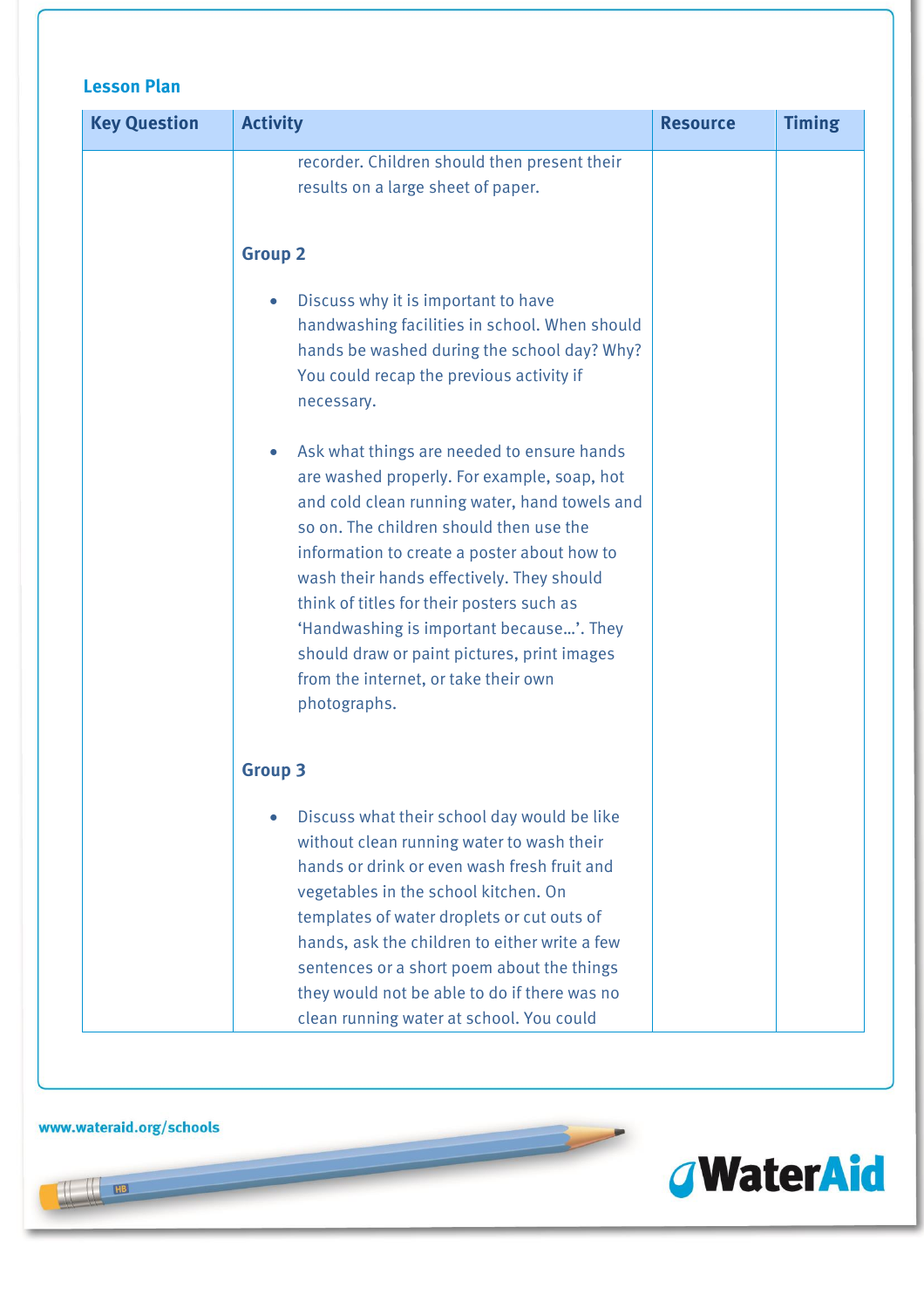| <b>Key Question</b>                                                                                                                 | <b>Activity</b>                                                                                                                                                                                                                                                                                                                                                                                                                                                                                                                                                                        | <b>Resource</b>        | <b>Timing</b> |
|-------------------------------------------------------------------------------------------------------------------------------------|----------------------------------------------------------------------------------------------------------------------------------------------------------------------------------------------------------------------------------------------------------------------------------------------------------------------------------------------------------------------------------------------------------------------------------------------------------------------------------------------------------------------------------------------------------------------------------------|------------------------|---------------|
|                                                                                                                                     | brainstorm some ideas to get them started or<br>provide sentence starters.<br><b>Plenary</b><br>Once all the groups have finished, ask each<br>group to present their work to the rest of the<br>class. Ask on a scale of 1 to 5 how important<br>they think having taps is in their school? 1<br>being not important and 5 being extremely<br>important. You could use mini-whiteboards for<br>them to display their answers. Ask a few<br>children to explain their thoughts.                                                                                                        |                        |               |
| Would your<br>education be<br>affected if your<br>school did not<br>have access to<br>clean running<br>water and<br>decent toilets? | <b>Introduction</b><br>Ask the children to tell you the things they are<br>$\bullet$<br>able to do because they have access to clean<br>running water. For example, wash their hands,<br>drink, shower and so on. Scribe the answers<br>on the board.<br>Ask the children if they think not having<br>$\bullet$<br>access to clean running water could affect<br>them being able to attend school? They should<br>explain their answers. Gather answers and<br>record these on a mind map.<br>Explain that many children living in the<br>poorest communities around the world, do not | Resource 1a<br>and 1b. | 1 hour        |
|                                                                                                                                     | have taps with clean running water or toilets in<br>their schools. Explain that many that do have<br>toilets are in very poor condition.                                                                                                                                                                                                                                                                                                                                                                                                                                               |                        |               |

 $\overline{\phantom{a}}$ 

### www.wateraid.org/schools

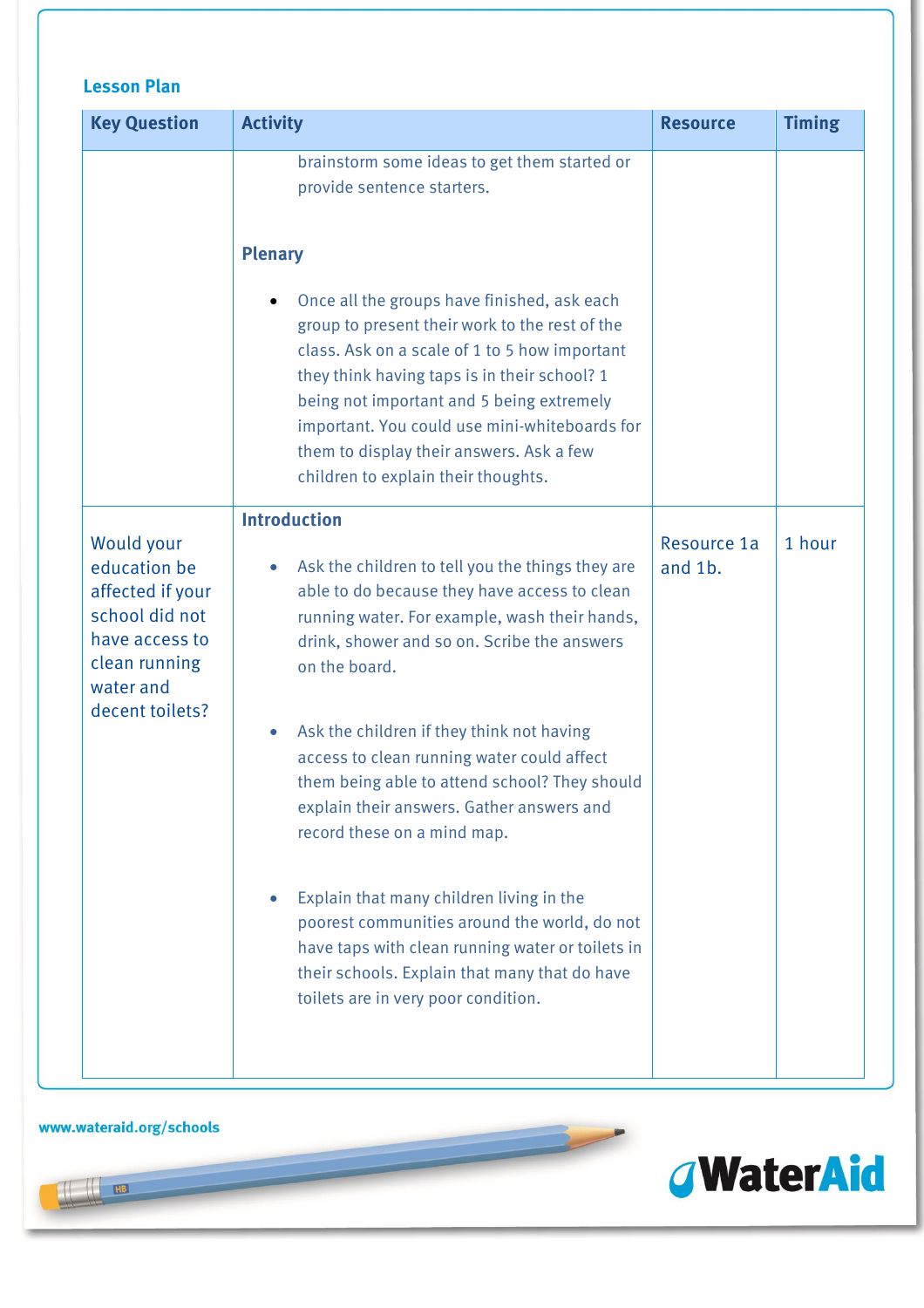| <b>Key Question</b> | <b>Activity</b>                                                                                                                                                                                                                                                                                                                                                                                                                                                | <b>Resource</b> | <b>Timing</b> |
|---------------------|----------------------------------------------------------------------------------------------------------------------------------------------------------------------------------------------------------------------------------------------------------------------------------------------------------------------------------------------------------------------------------------------------------------------------------------------------------------|-----------------|---------------|
|                     | Using resource 1a, introduce the class to Pa<br>$\bullet$<br>who lives in Madagascar. Show children<br>where we are in the UK and where Madagascar<br>is on a world map. Explain to the children that<br>at Pa's school there are no taps with clean<br>running water. Ask the children to mention the<br>things that Pa is unable to do because there<br>are no taps. For example, wash hands, drink,<br>keep clean, reduce the spread of germs and so<br>on. |                 |               |
|                     | Read Pa's story to the class. Ask the children<br>$\bullet$<br>how they think Pa and his friends may feel. For<br>example, sad, unhappy and frustrated. Ask the<br>children to think of questions they would like<br>to ask Pa about not having clean toilets.                                                                                                                                                                                                 |                 |               |
|                     | <b>Main activity</b>                                                                                                                                                                                                                                                                                                                                                                                                                                           |                 |               |
|                     | Tell the children that they are going to be<br>$\bullet$<br>interviewing each other. Split them into mixed<br>ability groups of five and explain that you will<br>be giving them all roles. Two should be given<br>the role of children from the UK (interviewers),<br>two should have the role of children from Pa's<br>school in Madagascar (interviewees) and the<br>fifth child should use an iPad / tablet (or<br>similar) to record the interview.       |                 |               |
|                     | Ask each group to think of a minimum of 6<br>$\bullet$<br>questions that they would like to ask the<br>children from Madagascar and how they think<br>the children from Pa's school may respond.                                                                                                                                                                                                                                                               |                 |               |

 $\overline{\phantom{a}}$ 

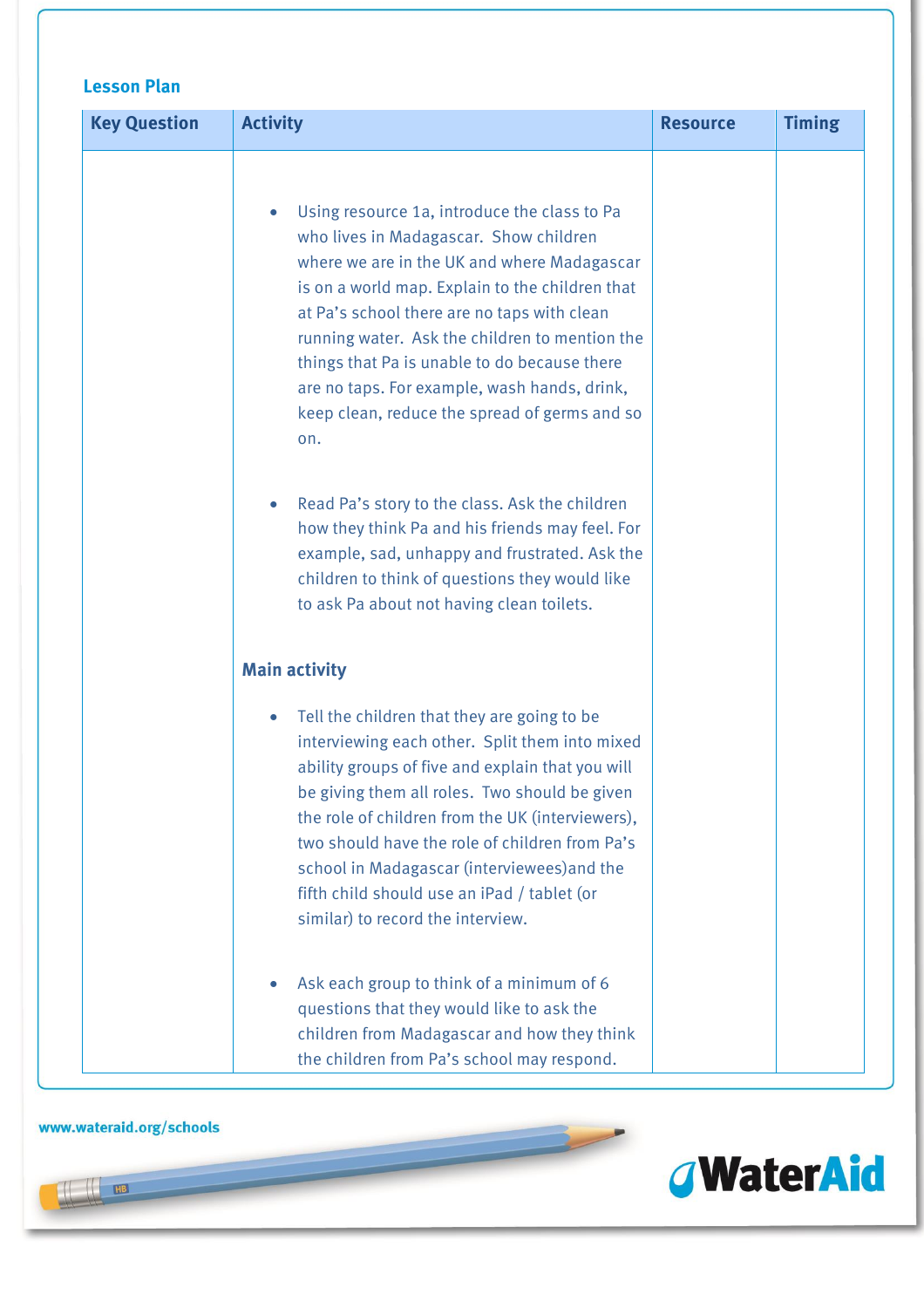| <b>Key Question</b>                                            | <b>Activity</b>                                                                                                                                                                                                                                                                                                                                                                                                                                                                  | <b>Resource</b>                                                         | <b>Timing</b> |
|----------------------------------------------------------------|----------------------------------------------------------------------------------------------------------------------------------------------------------------------------------------------------------------------------------------------------------------------------------------------------------------------------------------------------------------------------------------------------------------------------------------------------------------------------------|-------------------------------------------------------------------------|---------------|
|                                                                | They can use some of the questions already<br>suggested previously.                                                                                                                                                                                                                                                                                                                                                                                                              |                                                                         |               |
|                                                                | You could model the interview process with<br>$\bullet$<br>another adult (or a child) to show the children<br>how an interview is conducted, or use a<br>suitable video. Remember to model body<br>language of both the interviewee and<br>interviewer. Discuss how they may be feeling.<br>For example, the interviewee may be excited<br>and nervous, but also sad when they are<br>talking about the lack of water and toilets at<br>school, and the effect this has on them. |                                                                         |               |
|                                                                | Once time is up, they should show their<br>$\bullet$<br>interviews to the rest of the class.                                                                                                                                                                                                                                                                                                                                                                                     |                                                                         |               |
|                                                                | <b>Plenary</b>                                                                                                                                                                                                                                                                                                                                                                                                                                                                   |                                                                         |               |
|                                                                | Explain to the children that Pa's school now<br>$\bullet$<br>has taps with clean running water. Read Pa's<br>story (resource 1b) about what school life is<br>like now that there is clean running water at<br>his school.                                                                                                                                                                                                                                                       |                                                                         |               |
|                                                                | Recap the importance of taps and toilets in<br>school and how having to go without might<br>feel.                                                                                                                                                                                                                                                                                                                                                                                |                                                                         |               |
| What would you<br>do if there were<br>no toilets in<br>school? | <b>Introduction</b><br>Ask the children to imagine what attending<br>$\bullet$<br>school every day would be like if there were no                                                                                                                                                                                                                                                                                                                                                | WaterAid<br>map<br>http://www.<br>wateraid.org<br>/uk/where-<br>we-work | 1 hour        |

 $\overline{\phantom{a}}$ 



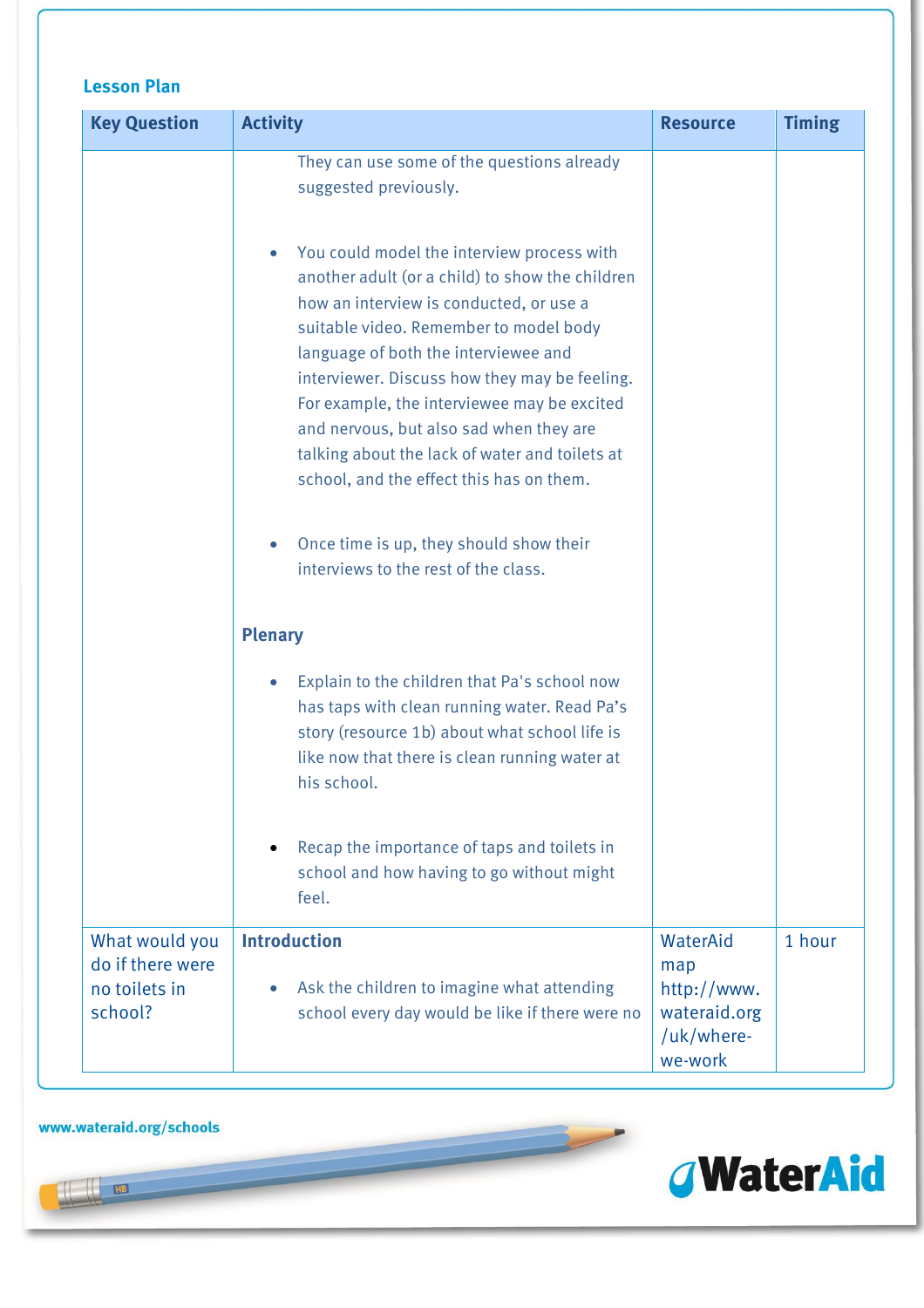| <b>Key Question</b> | <b>Activity</b>                                                                                                                                                                                                                                                                                                                                                                                                                                                                                                                                                                 | <b>Resource</b>                                                                                                                                                          | <b>Timing</b> |
|---------------------|---------------------------------------------------------------------------------------------------------------------------------------------------------------------------------------------------------------------------------------------------------------------------------------------------------------------------------------------------------------------------------------------------------------------------------------------------------------------------------------------------------------------------------------------------------------------------------|--------------------------------------------------------------------------------------------------------------------------------------------------------------------------|---------------|
|                     | toilet facilities? What would happen and how<br>would they feel?<br>Ask the children how many times they think<br>$\bullet$<br>they use the toilets in school on an average<br>day? What would they do if there were no<br>toilets? Where would they go to the toilet? How<br>would they clean themselves? Would they<br>want to go to school if there were no toilets?<br>Why?<br>Using resource 2, introduce the class to<br>$\bullet$<br>Boakai, a fisherman from a country called<br>Madagascar in Africa. Ask them to locate<br>Madagascar on the WaterAid interactive map | <b>UN</b><br>sustainable<br>goals<br>http://www.<br>un.org/susta<br>inabledevelo<br>pment/blog/<br>category/vid<br>eo-water-<br>and-<br>sanitation/<br><b>Resource 2</b> |               |
|                     | and where we are in the UK.<br><b>Main task</b>                                                                                                                                                                                                                                                                                                                                                                                                                                                                                                                                 |                                                                                                                                                                          |               |
|                     | Tell the children that they are going to<br>$\bullet$<br>interview an elderly person. This could be a<br>grandparent or a neighbour to find out what<br>their toilet and handwashing facilities were<br>like when they were at school. What questions<br>can they think of to ask them? Questions could<br>include:                                                                                                                                                                                                                                                             |                                                                                                                                                                          |               |
|                     | Which country did they go to primary school<br>in?                                                                                                                                                                                                                                                                                                                                                                                                                                                                                                                              |                                                                                                                                                                          |               |
|                     | How many toilets did they have in their<br>school?                                                                                                                                                                                                                                                                                                                                                                                                                                                                                                                              |                                                                                                                                                                          |               |

www.wateraid.org/schools

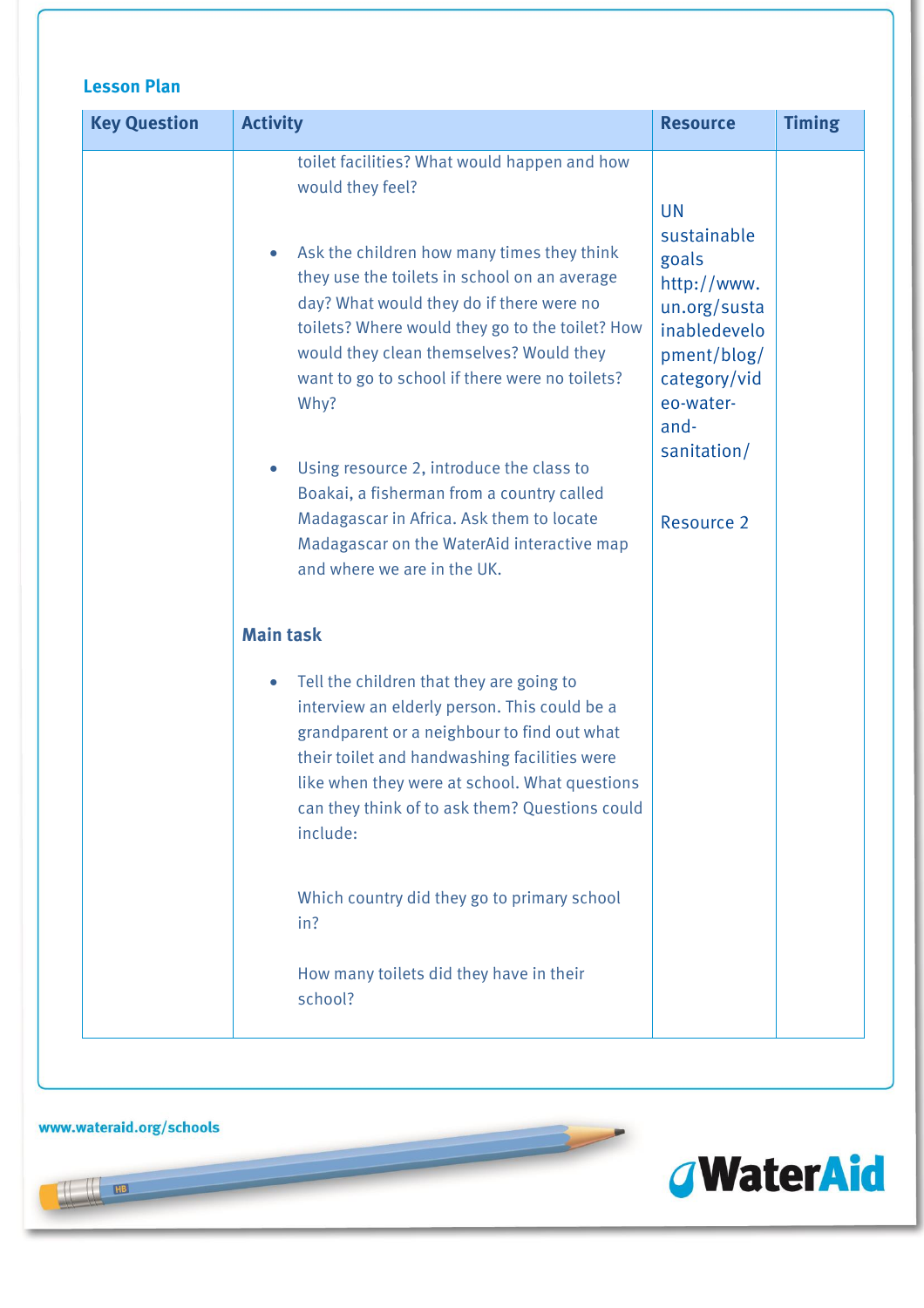| <b>Key Question</b> | <b>Activity</b>                                                                                                                                                                                                                                                                                                                                                                                                                                                                | <b>Resource</b> | <b>Timing</b> |
|---------------------|--------------------------------------------------------------------------------------------------------------------------------------------------------------------------------------------------------------------------------------------------------------------------------------------------------------------------------------------------------------------------------------------------------------------------------------------------------------------------------|-----------------|---------------|
|                     | Did the staff have separate toilets to the<br>children?                                                                                                                                                                                                                                                                                                                                                                                                                        |                 |               |
|                     | Was their school big or small? How many<br>floors did it have? Were there toilets on every<br>floor?                                                                                                                                                                                                                                                                                                                                                                           |                 |               |
|                     | Did they have any handwashing facilities?                                                                                                                                                                                                                                                                                                                                                                                                                                      |                 |               |
|                     | Were the toilets inside or outside?                                                                                                                                                                                                                                                                                                                                                                                                                                            |                 |               |
|                     | How was the waste flushed away?                                                                                                                                                                                                                                                                                                                                                                                                                                                |                 |               |
|                     | As a class come up with interesting questions.<br>Working in mixed ability pairs, ask the<br>children to think of and choose from the class<br>list at least seven interesting questions that<br>they can ask. Tell the children to leave a space<br>at the end of the interview for anything else<br>the interviewee may want to add. They could<br>prompt them to discuss whether they feel the<br>toilet and handwashing facilities affected their<br>education in any way. |                 |               |
|                     | <b>Homework task</b>                                                                                                                                                                                                                                                                                                                                                                                                                                                           |                 |               |
|                     | Once the questions have been finalised, tell<br>$\bullet$<br>the children that they now have to interview an<br>elderly person that they know well. The<br>children can also search online for images of<br>school toilets from the time their interviewees<br>went to school. If possible they should print<br>the pictures and share these with the rest of<br>the class.                                                                                                    |                 |               |

 $\overline{\phantom{a}}$ 

www.wateraid.org/schools

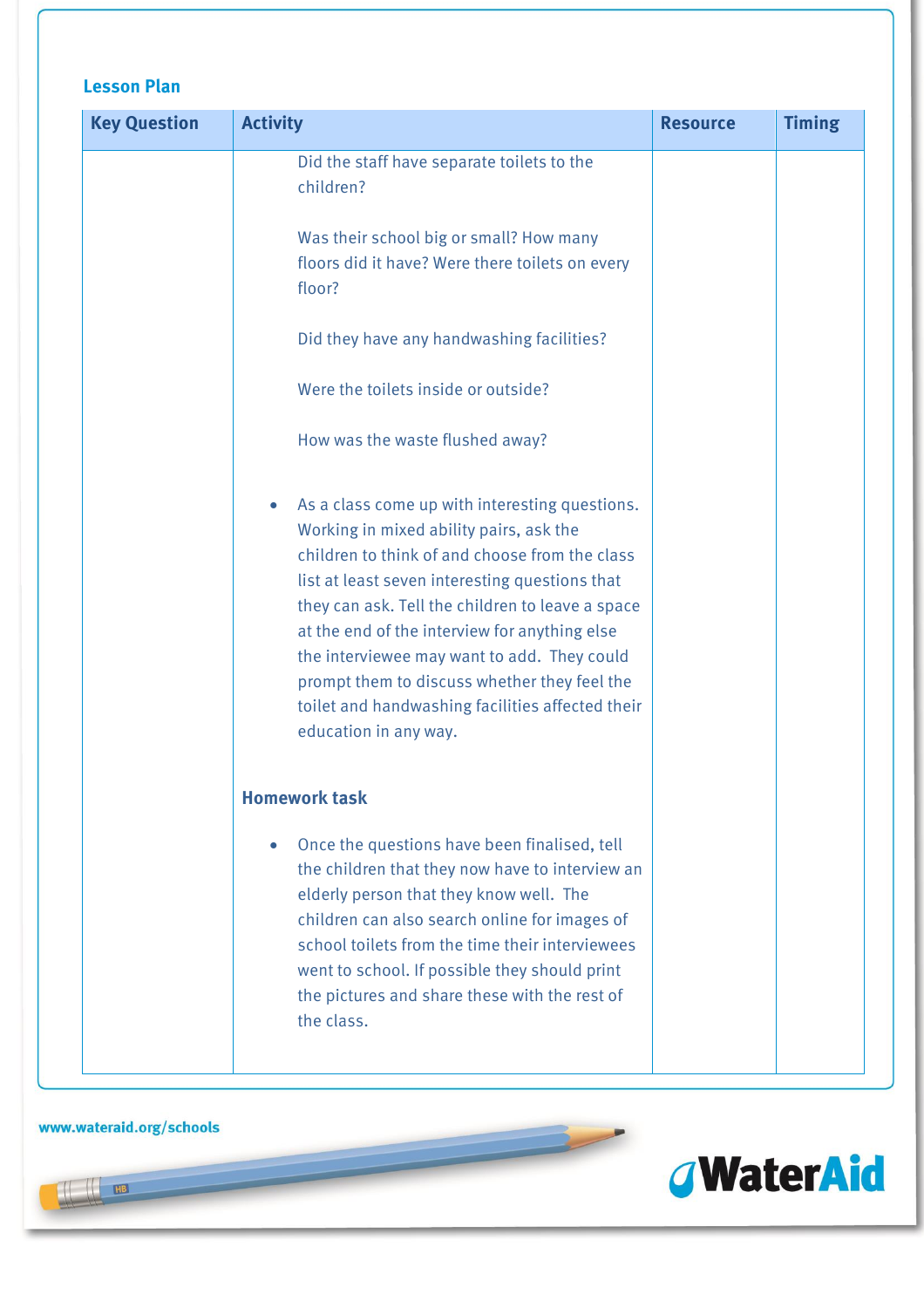| <b>Key Question</b>                                                          | <b>Activity</b>                                                                                                                                                                                                                                                                                                                | <b>Resource</b>                                                         | <b>Timing</b> |
|------------------------------------------------------------------------------|--------------------------------------------------------------------------------------------------------------------------------------------------------------------------------------------------------------------------------------------------------------------------------------------------------------------------------|-------------------------------------------------------------------------|---------------|
|                                                                              | Tell the children that a parent or carer should<br>$\bullet$<br>be present when they are conducting their<br>interviews. Send a note home with the<br>children's questions briefly explaining the<br>task.<br>Once the children have completed their<br>$\bullet$                                                              |                                                                         |               |
|                                                                              | interviews, they should share their findings<br>with the rest of the class.<br>Ask the children to think back to the lesson<br>$\bullet$<br>about toilets and handwashing facilities in<br>their own school and compare these with the<br>information they gathered from their<br>interviews. As a class, a compare / contrast |                                                                         |               |
|                                                                              | table should be created.<br>Their findings could be presented in an<br>$\bullet$<br>assembly for the rest of the school. Invite their<br>interviewees into school, or create a display all<br>about the history of school toilet facilities for<br>children and visitors to see.                                               |                                                                         |               |
| Do all schools<br>around the<br>world have<br>access to taps<br>and toilets? | <b>Follow on activity</b><br>This activity could be taught as a PSHE lesson.<br>Display resource 3. Ask the children to<br>$\bullet$<br>describe what they can see. Explain that this is<br>an image of toilets in a primary school in<br>Ethiopia. Explain that the toilets are used by                                       | WaterAid<br>map<br>http://www.<br>wateraid.org<br>/uk/where-<br>we-work | 1 hour        |
|                                                                              | all the children in the school. Locate Ethiopia<br>on the interactive map and remind them of<br>where we are in the UK. Go round the class<br>and ask the children to say one word that                                                                                                                                        | Resource 3a<br>- old school<br>toilets in<br>Madagascar.                |               |

 $\overline{\phantom{a}}$ 

www.wateraid.org/schools

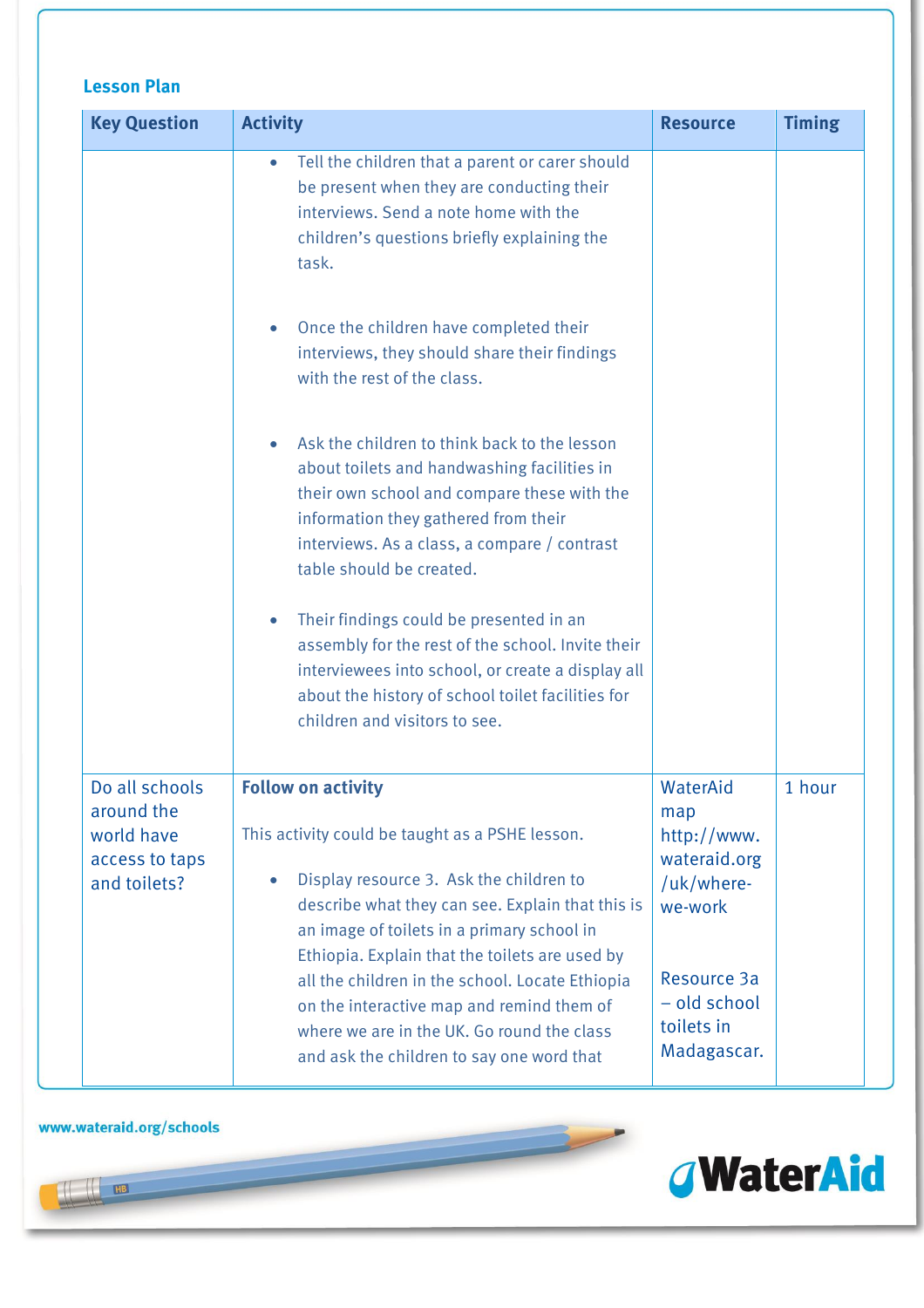| <b>Key Question</b> | <b>Activity</b>                                                                                                                                                                                                                                                                                   | <b>Resource</b>                                                | <b>Timing</b> |
|---------------------|---------------------------------------------------------------------------------------------------------------------------------------------------------------------------------------------------------------------------------------------------------------------------------------------------|----------------------------------------------------------------|---------------|
|                     | would describe how they would feel if their<br>school toilets were like the ones in the image.<br>Record the words on the board.<br>Read the case study to the class. Explain that<br>$\bullet$<br>in some of the poorest communities around<br>the world, this is the reality for many children. | Resource -<br>3b,c,d<br>new school<br>toilets in<br>Madagascar |               |
|                     | Ask the children if they have heard of the<br>$\bullet$<br>charity WaterAid. Explain that WaterAid does<br>lots of work with some of the poorest<br>communities around the world to provide<br>clean running water, decent toilets and<br>promote good hygiene, such as handwashing.              |                                                                |               |
|                     | Ask the children to recap what they learnt in<br>$\bullet$<br>previous lessons about the importance of<br>toilets. Ask them to describe the features of a<br>decent toilet. This can include:                                                                                                     |                                                                |               |
|                     | Handwashing facilities.                                                                                                                                                                                                                                                                           |                                                                |               |
|                     | Accessible for people with disabilities.                                                                                                                                                                                                                                                          |                                                                |               |
|                     | Separate toilets for boys and girls.                                                                                                                                                                                                                                                              |                                                                |               |
|                     | Soap.                                                                                                                                                                                                                                                                                             |                                                                |               |
|                     | Clean water.                                                                                                                                                                                                                                                                                      |                                                                |               |
|                     | Regular cleaning.                                                                                                                                                                                                                                                                                 |                                                                |               |
|                     | Toilet tissue being available.                                                                                                                                                                                                                                                                    |                                                                |               |

 $\overline{\phantom{a}}$ 

www.wateraid.org/schools

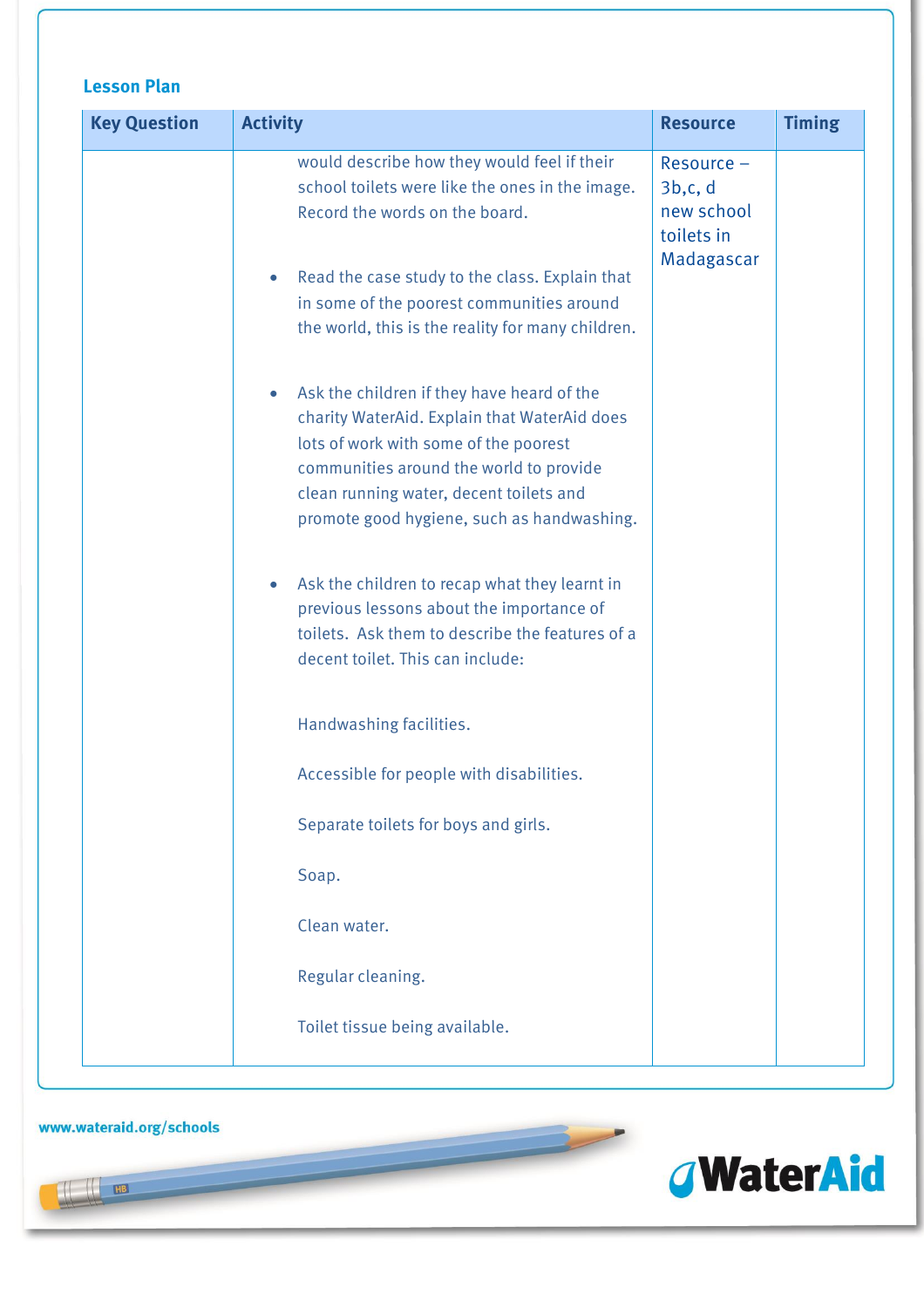| <b>Key Question</b> | <b>Activity</b>                                                                                                                                                                                                                                                                                                                                                                                                     | <b>Resource</b> | <b>Timing</b> |
|---------------------|---------------------------------------------------------------------------------------------------------------------------------------------------------------------------------------------------------------------------------------------------------------------------------------------------------------------------------------------------------------------------------------------------------------------|-----------------|---------------|
|                     | Display resource 4a, b and c.<br>Explain to the children that WaterAid worked<br>with the local community to build new toilets<br>for the children to use at the school in<br>Ethiopia. Boy's and girl's toilets are now<br>separate, and an accessible toilet has also<br>been built for children with disabilities. There<br>are also showers that have been built for the<br>children to use after P.E. lessons. |                 |               |
|                     | Ask what they think the children at the school<br>in Ethiopia felt about their new toilets?<br>Answers may include happy, excited,<br>healthier, hygienic and so on.                                                                                                                                                                                                                                                |                 |               |
|                     | What important messages do the children<br>think have been painted on the wall of the<br>toilet block and why? (Resource 3b) What<br>difference do they think this may have made to<br>the children's attendance and achievement at<br>school?                                                                                                                                                                      |                 |               |
|                     | Go on to explain that most of the world's<br>leaders are part of a group called the United<br>Nations (the UN). They work together on<br>solving problems to help make the world a<br>better place.                                                                                                                                                                                                                 |                 |               |
|                     | Explain that the United Nations agreed a set of<br>goals to help get people out of poverty and<br>stay out of poverty. These are called the<br>Sustainable Development Goals (SDGs). In                                                                                                                                                                                                                             |                 |               |

 $\overline{\phantom{a}}$ 

#### www.wateraid.org/schools

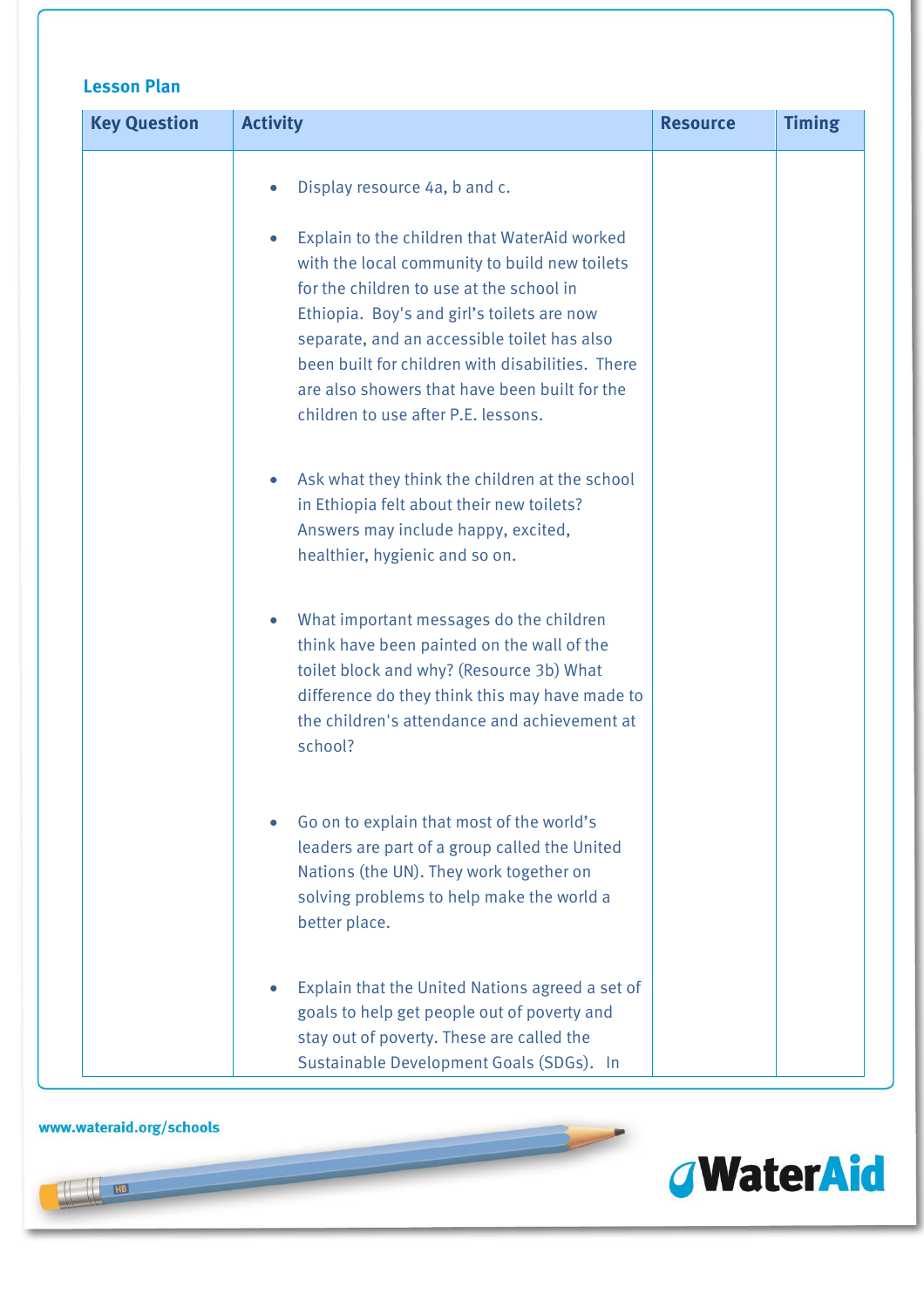| <b>Key Question</b>                        | <b>Activity</b>                                                                                                                                                                                                                                                                                        | <b>Resource</b>          | <b>Timing</b> |
|--------------------------------------------|--------------------------------------------------------------------------------------------------------------------------------------------------------------------------------------------------------------------------------------------------------------------------------------------------------|--------------------------|---------------|
|                                            | total, there are 17 goals. Goal 6 is to get 'Clean<br>water and sanitation' to everyone around the<br>world by 2030.                                                                                                                                                                                   |                          |               |
|                                            | As a class watch the UN film about the SDGs.                                                                                                                                                                                                                                                           |                          |               |
|                                            | http://www.un.org/sustainabledevelopment/<br>blog/category/video-water-and-sanitation/                                                                                                                                                                                                                 |                          |               |
|                                            | Ask the children what they think of the goals.<br>Are they a good idea? Why? Why not?                                                                                                                                                                                                                  |                          |               |
|                                            | They should then create large posters that will<br>$\bullet$<br>capture people's attention about goal six.<br>They can use what they have learnt in previous<br>lessons to illustrate the importance of this<br>goal, as well as any other information they<br>have researched and think is Important. |                          |               |
|                                            | Display the posters in school to raise<br>awareness about the water and sanitation<br>goal.                                                                                                                                                                                                            |                          |               |
| What can we do<br>to make a<br>difference? | What can we do?                                                                                                                                                                                                                                                                                        | Pen/pencils<br>and paper | 1 hour        |
|                                            | Tell the children that WaterAid want to ensure<br>$\bullet$<br>that children everywhere have access to<br>decent toilets and clean water in their schools.<br>Can they think of any ways that WaterAid can<br>do this? Briefly discuss some suggestions.                                               |                          |               |

 $\overline{\phantom{a}}$ 

#### www.wateraid.org/schools

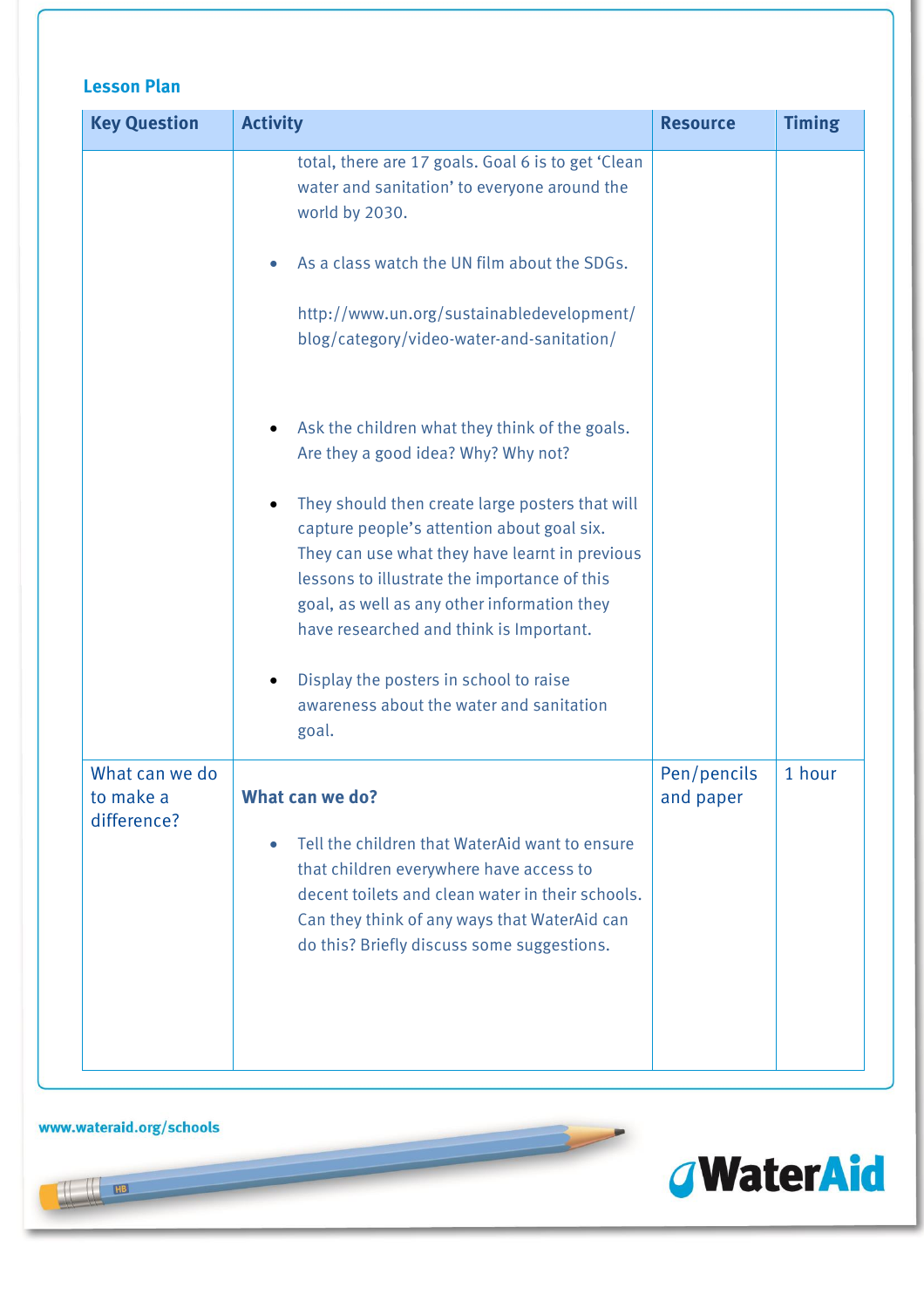| <b>Lesson Plan</b> |  |
|--------------------|--|
|--------------------|--|

| <b>Key Question</b> | <b>Activity</b>                                                                                                                                                                                                                                                                                                                                                                                                                                                                                  | <b>Resource</b> | <b>Timing</b> |
|---------------------|--------------------------------------------------------------------------------------------------------------------------------------------------------------------------------------------------------------------------------------------------------------------------------------------------------------------------------------------------------------------------------------------------------------------------------------------------------------------------------------------------|-----------------|---------------|
|                     | <b>What is a petition?</b>                                                                                                                                                                                                                                                                                                                                                                                                                                                                       |                 |               |
|                     | Ask the children if they have ever heard of a<br>petition? Explain that a petition is a request to<br>important people in power. These people can<br>make decisions to change things. The request<br>is signed by as many people as possible so<br>that those who have the power to do<br>something about it can see that it's very<br>important to lots of people. For example,<br>people may start a petition to try and get safe<br>crossings across a busy road that is used by<br>children. |                 |               |
|                     | Explain that WaterAid have started a petition<br>$\bullet$<br>to make sure all of our government's plans for<br>schools across the world include taps and<br>toilets for every child.                                                                                                                                                                                                                                                                                                            |                 |               |
|                     | WaterAid are asking us all to sign their petition<br>$\bullet$<br>asking the government to take action. It will<br>make a huge difference to millions of children<br>around the world and allow them to receive a<br>better education and improve their lives. Ask<br>the children what they think of this idea?<br>Would they like to sign the petition?                                                                                                                                        |                 |               |
|                     | <b>Follow on activity</b>                                                                                                                                                                                                                                                                                                                                                                                                                                                                        |                 |               |
|                     | As a class, compile a letter to your local MP<br>asking them to make sure all of our<br>government's plans for schools across the<br>world include taps and toilets for every child.                                                                                                                                                                                                                                                                                                             |                 |               |

 $\overline{\phantom{a}}$ 



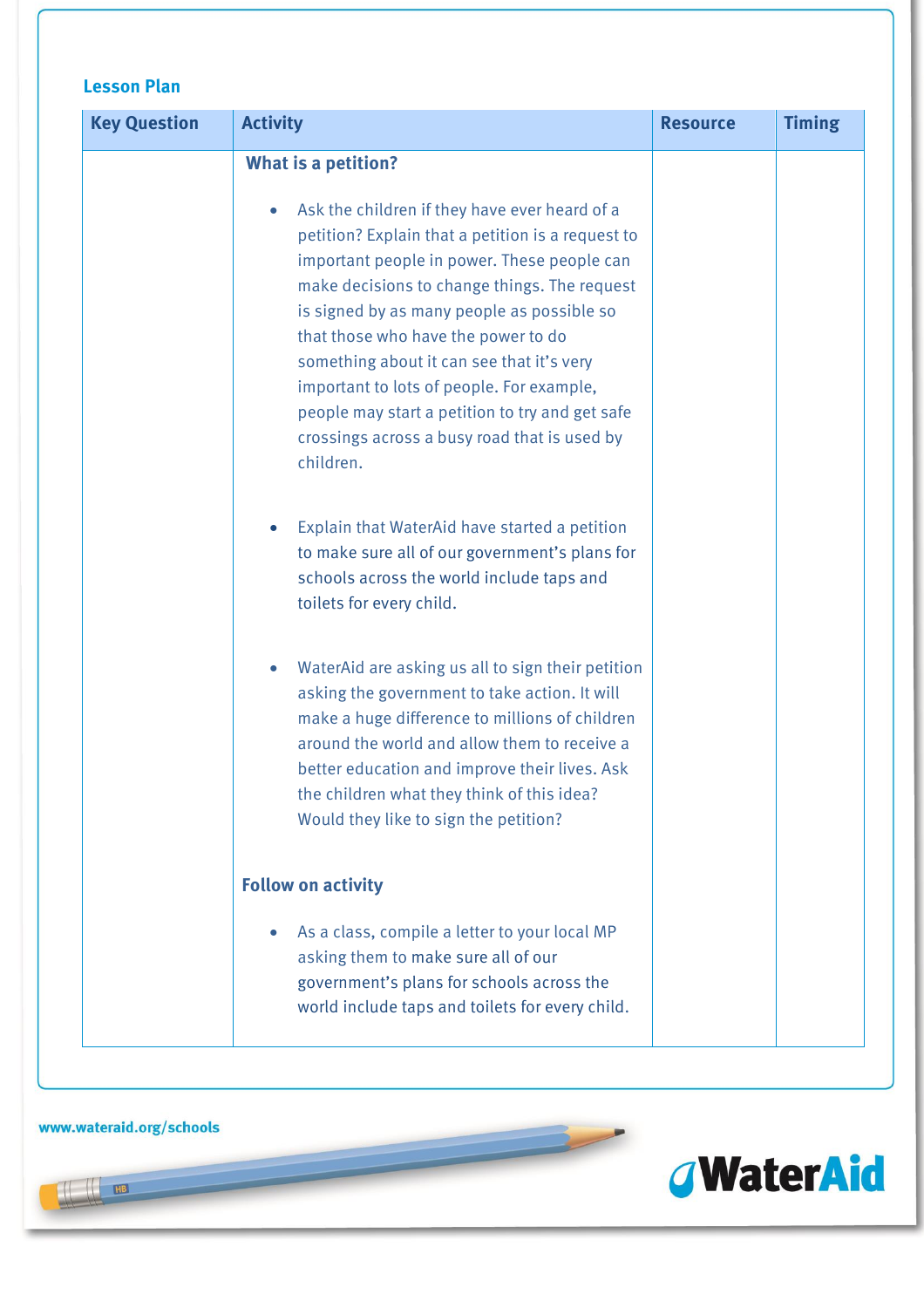| <b>Key Question</b> | <b>Activity</b>                                                                                                                                                                             | <b>Resource</b> | <b>Timing</b> |
|---------------------|---------------------------------------------------------------------------------------------------------------------------------------------------------------------------------------------|-----------------|---------------|
|                     | Recap and recall what has been learnt and<br>include this in the letter. Include the children's<br>posters with the letter. The letter could be<br>written on a water droplet or handprint. |                 |               |
|                     | You could also use social media to reflect what<br>the children have been doing and encourage<br>others to sign WaterAid's petition.                                                        |                 |               |

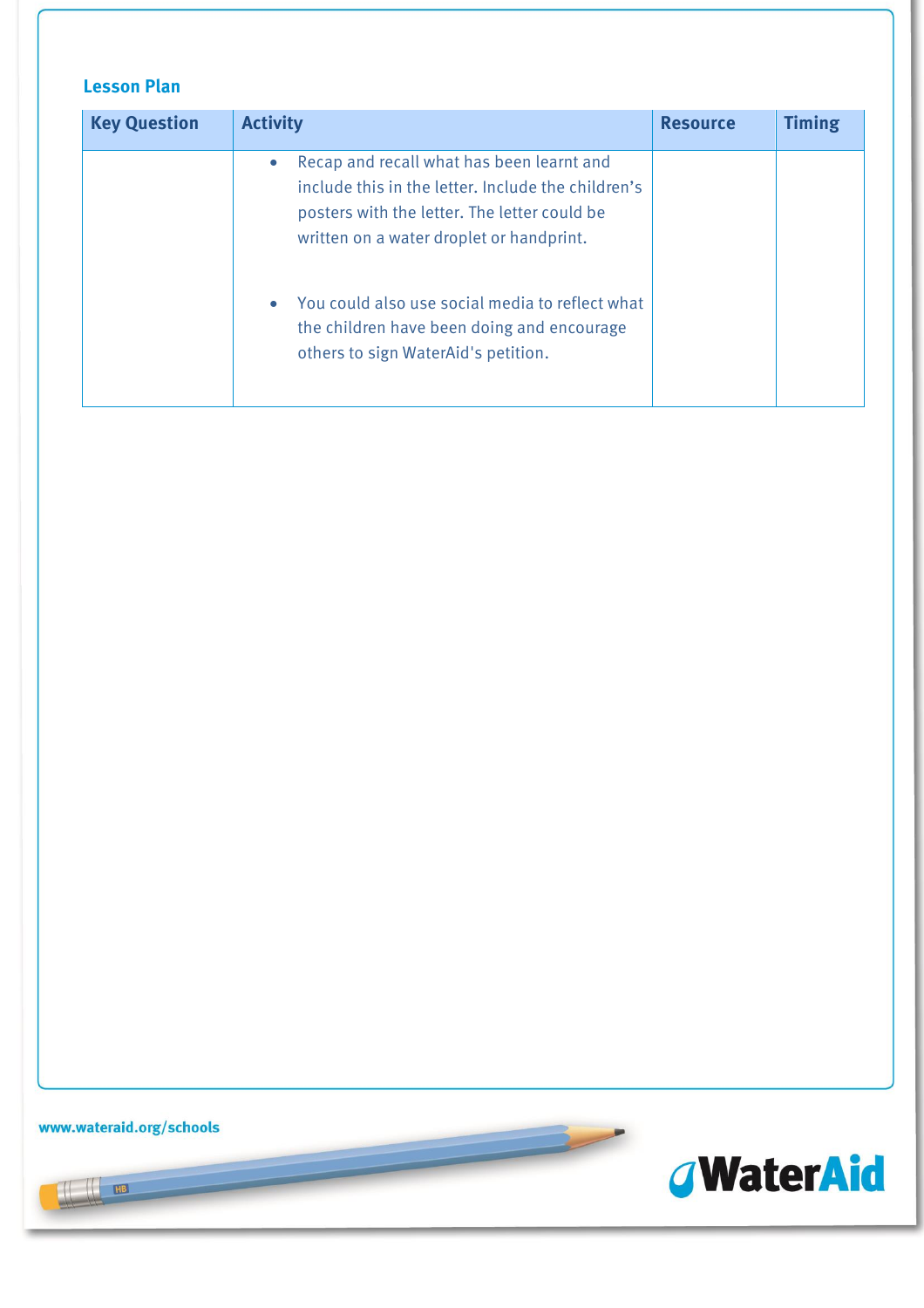#### **Resource 1a**



Credit: WaterAid/ Ernest Randriarimalala

Six year old Pa lives in a country called Madagascar. He describes what daily life was like at his school before they had taps and decent toilets.

"In school, we learn to read, write and pray. During break time, I play football with my friend using a ball that we make with plastic bags. At my school there was no clean water and nowhere for us to wash our hands. Every day I suffered because there was no clean water to drink. I would be in school for six hours a day, starting from 7 am to 1 pm. Without water to drink, I couldn't concentrate on the lesson. Sometimes I was sleepy because I was thirsty. I like going to school because all my friends are there. We do stuff together and play together. When I am older I would like to work. I would love to work in Antananarivo (the capital of Madagascar) because I've never been there."

www.wateraid.org/schools

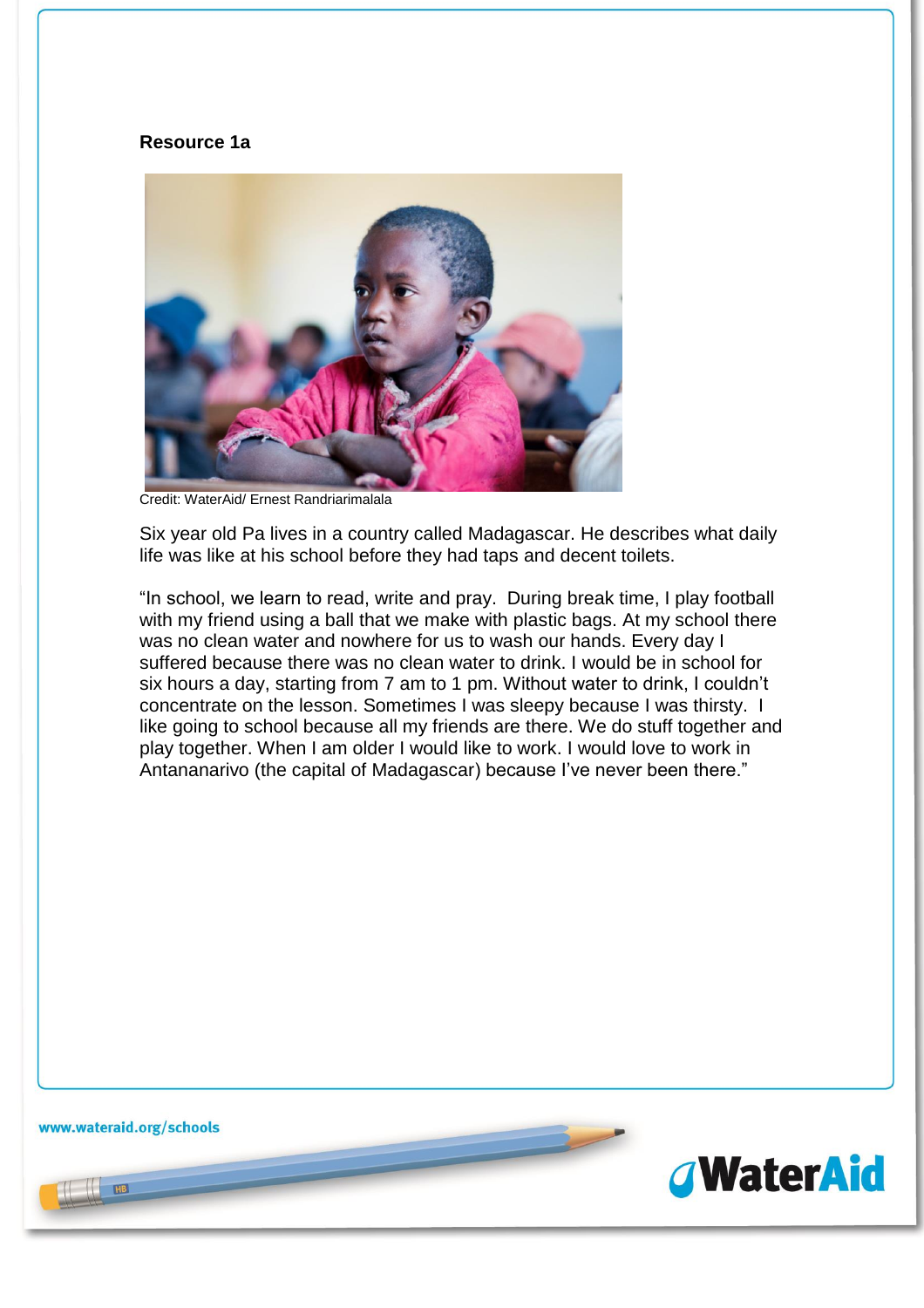#### **Resource 1b**



WaterAid/ Ernest Randriarimalala

Pa describes what school life is like now that they have taps with clean running water.

"We have running water in our school and in our village now. Going to school is now much better than staying at home as we have everything we need here. We have tables, chairs, a nice toilet and running water from taps. Now we have nice blue latrines, a shower and taps. It's so nice.

In my school we can now drink water at any time. Sometimes our teachers have to tell us not go to the toilets and taps all the time, but we do because it's so nice! I can drink very clean water and wash my face with it every day. We can even have a shower after sports or even when we just want to.

I am no longer thirsty and sleepy in class. The water we get from the tap is very clean and fresh. I no longer have diarrhoea when I drink water from the taps. We have more time to play and to be with our friends as we no longer fetch water from far away. Our water source from before is no longer used because it is far away and dirty. There isn't even any way to get there anymore as people have stopped fetching water and weeds have grown along the path."

www.wateraid.org/schools

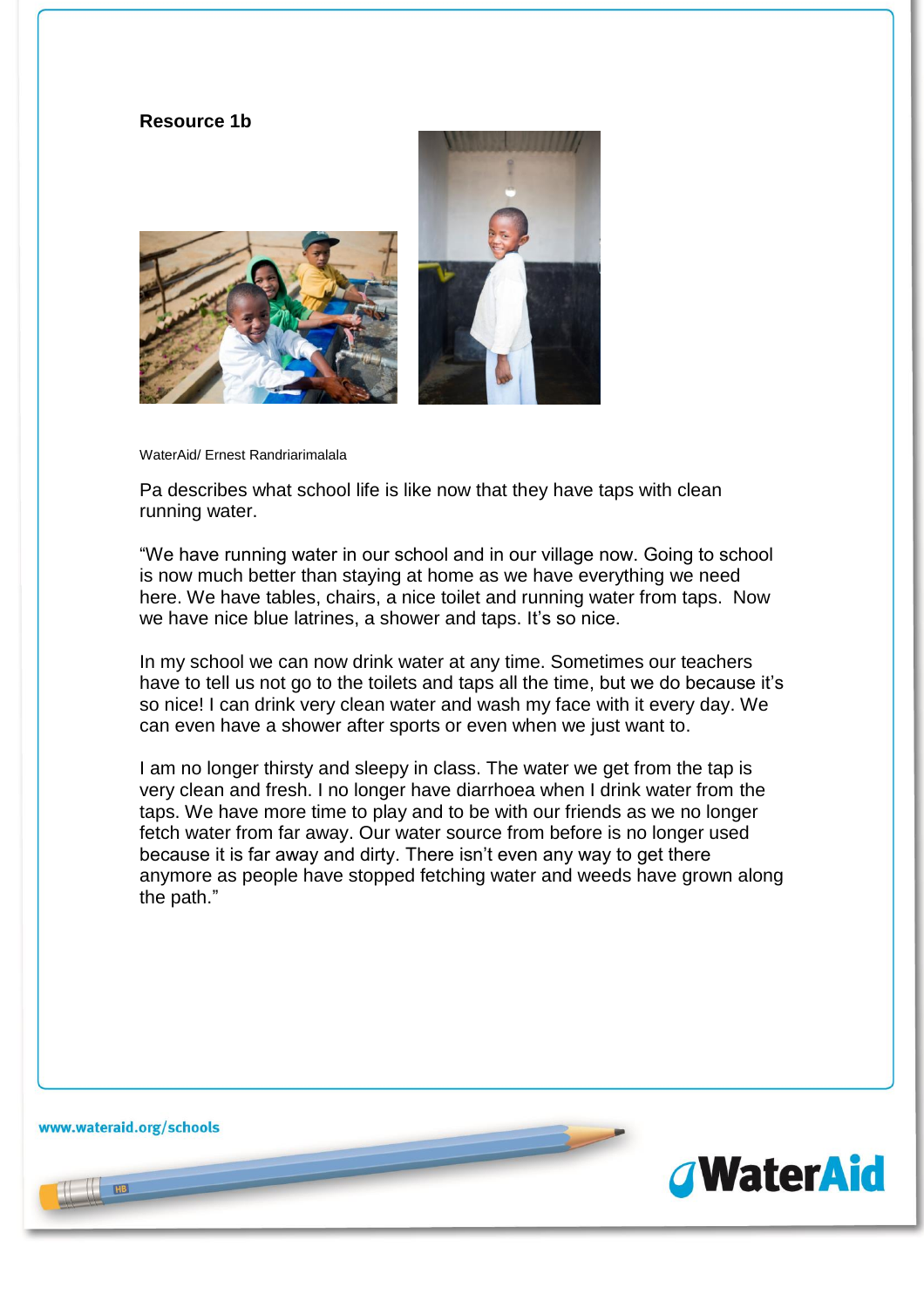#### **Resource 2**



Credit<sup>-</sup> WaterAid/ Ahmed Jallanzo

My name is Boakai and I am a fisherman. I live with my family in Monrovia, Liberia. The structure in front of me is a private latrine with a bath and it is built over the water so that waste can get washed away. Cold and hot water is provided in the latrine. Residents have to pay to use the facilities. The latrine is used by my family and other residents. A local primary school does not have latrine facilities, so children attending the school (aged between 3 and 15) also use the latrine.

Our town is home to approximately 75,000 people and the land it is built on is waterlogged. About 95% of the houses here do not have access to latrine facilities. Our town has a major unemployment problem. The area lacks proper sanitation and public toilets. The only public toilets in the area are pay to use toilets which the residents cannot afford. For this reason, people have to defecate out in the open. The beach is often used as a toilet which creates a health hazard as the water is used for drinking and fishing.

www.wateraid.org/schools

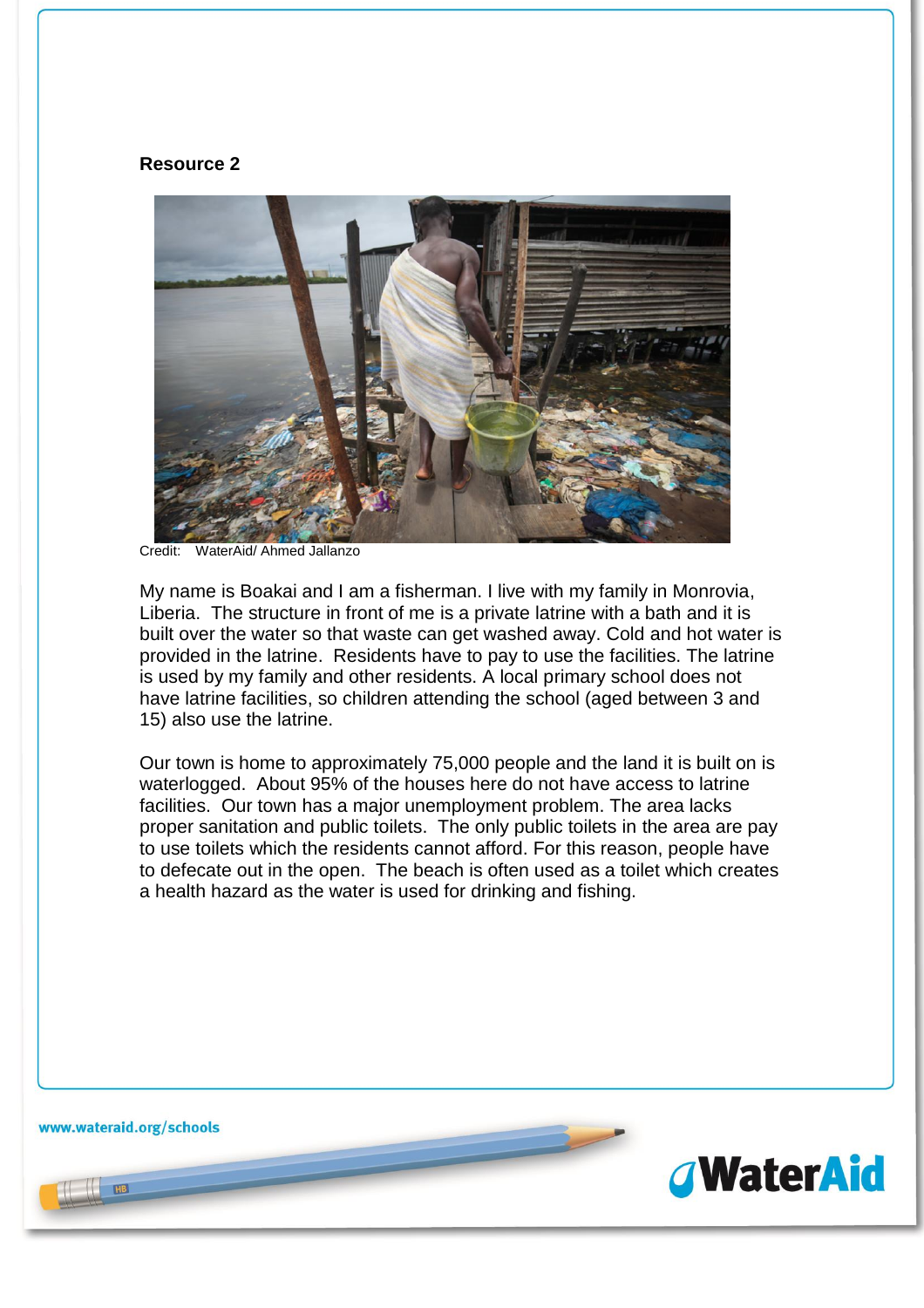#### **Resource 3a Fitawrari Habte Giorghis Primary School. Addis Ababa Ethiopia**



Credit: WaterAid/ Behailu Shiferaw

This is a picture of the toilet facilities at a school in Ethiopia.

The issue of not having access to decent toilets and clean running water was unbearable. The children would rather go home than use the toilets at school. During morning and lunch breaks, the students would have to stand in long queues, and when the bell rang all the students who were still queueing and waiting had to go back to their lessons without using the toilet.

The old toilets did not have doors and were not fitted with water connections, making it difficult to keep them clean. They were dirty and smelly. Children would end up going to the toilet by the entrance because they didn't want to go inside the toilet.

www.wateraid.org/schools

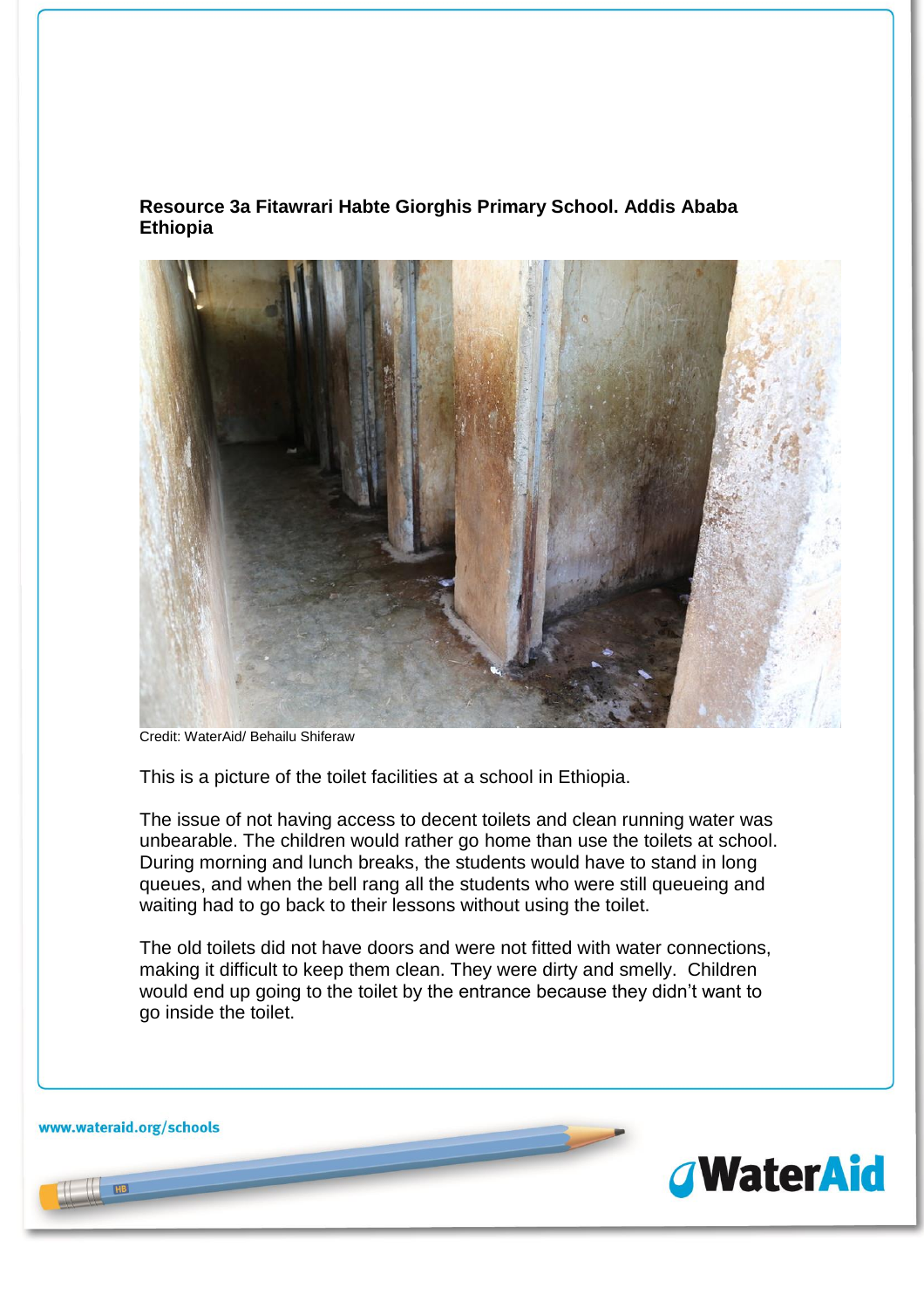#### **Resource 3b**

In 2016, WaterAid and members of the local community worked together to build toilets for the children at this school in Ethiopia.



"The new toilets are inclusive but we don't have many students with disabilities in my school, although that does not mean they don't exist. We know there are many disabled children in the area, but they don't come out and register for school because they are afraid of having to deal with poor facilities. Now, when parents hear that this school is inclusive and a safe space for their children with disabilities, they bring them out and get them registered. I think that's a great thing."

www.wateraid.org/schools

**RB** 

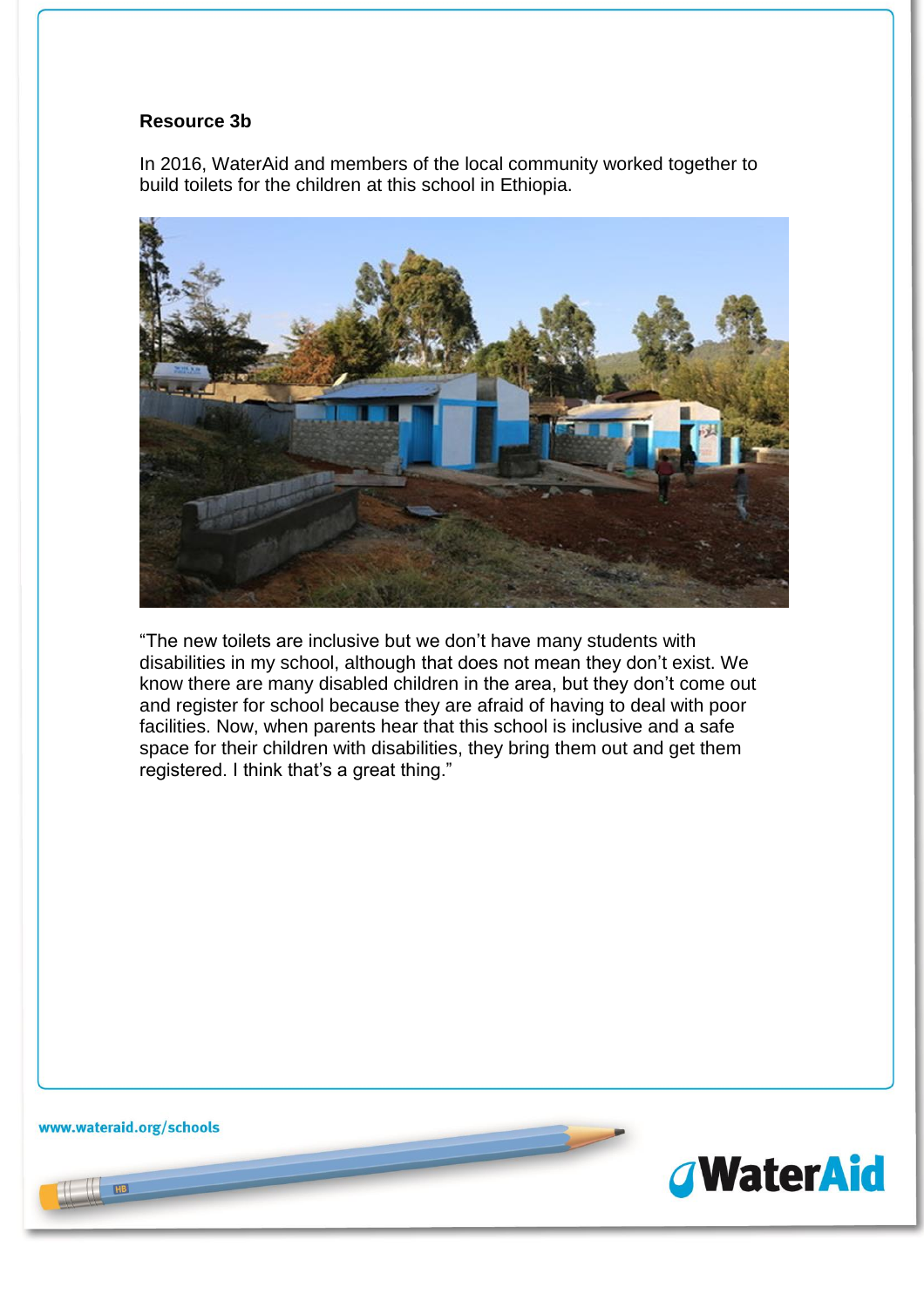#### **Resource 3c**